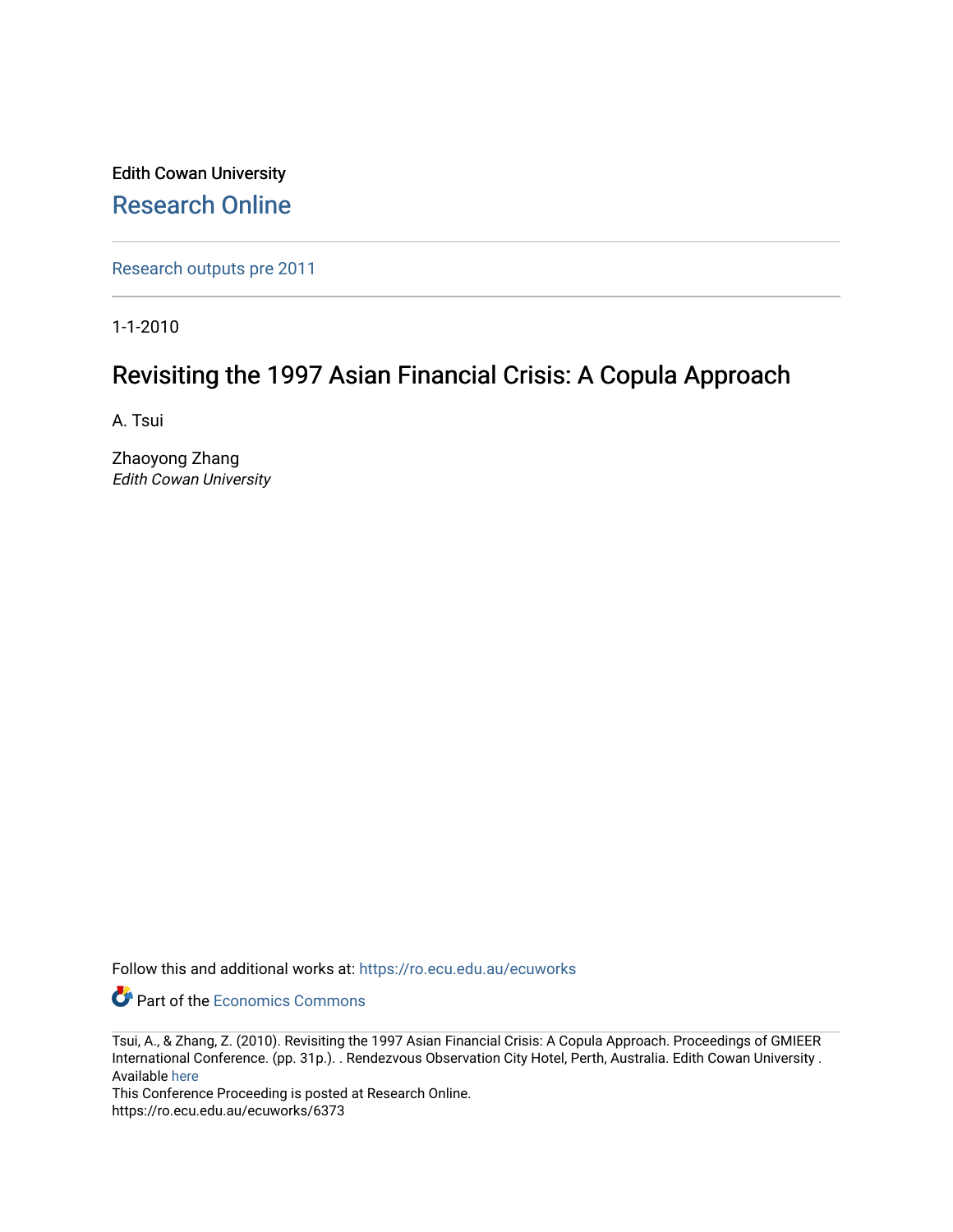# **INTERNATIONAL CONFERENCE "Globalization, Monetary Integration and Exchange Rate Regimes in East Asia" Rendezvous Observation City Hotel, Perth, Australia 22-23 November 2010**

# **THE 1997 ASIAN FINANCIAL CRISIS: REVISITED WITH A COPULA APPROACH**

Albert K Tsui<sup>a</sup> and Zhaoyong Zhang<sup>b\*</sup>

<sup>a</sup> *Department of Economics, National University of Singapore, Singapore b School of Accounting, Finance & Economics, Edith Cowan University, Australia*

-----------------------------------

**†** The authors are grateful to an anonymous referee for very helpful comments and suggestions.

\* Corresponding author. Address: Zhaoyong Zhang, School of Accounting, Finance and Economics, Edith Cowan University, 270 Joondalup Drive, Joondalup, WA 6027, Australia. Tel: +61 8 6304 5266; Fax: +61 8 6304 5271. Email: *Email: zhaoyong.zhang@ecu.edu.au (Zhang)*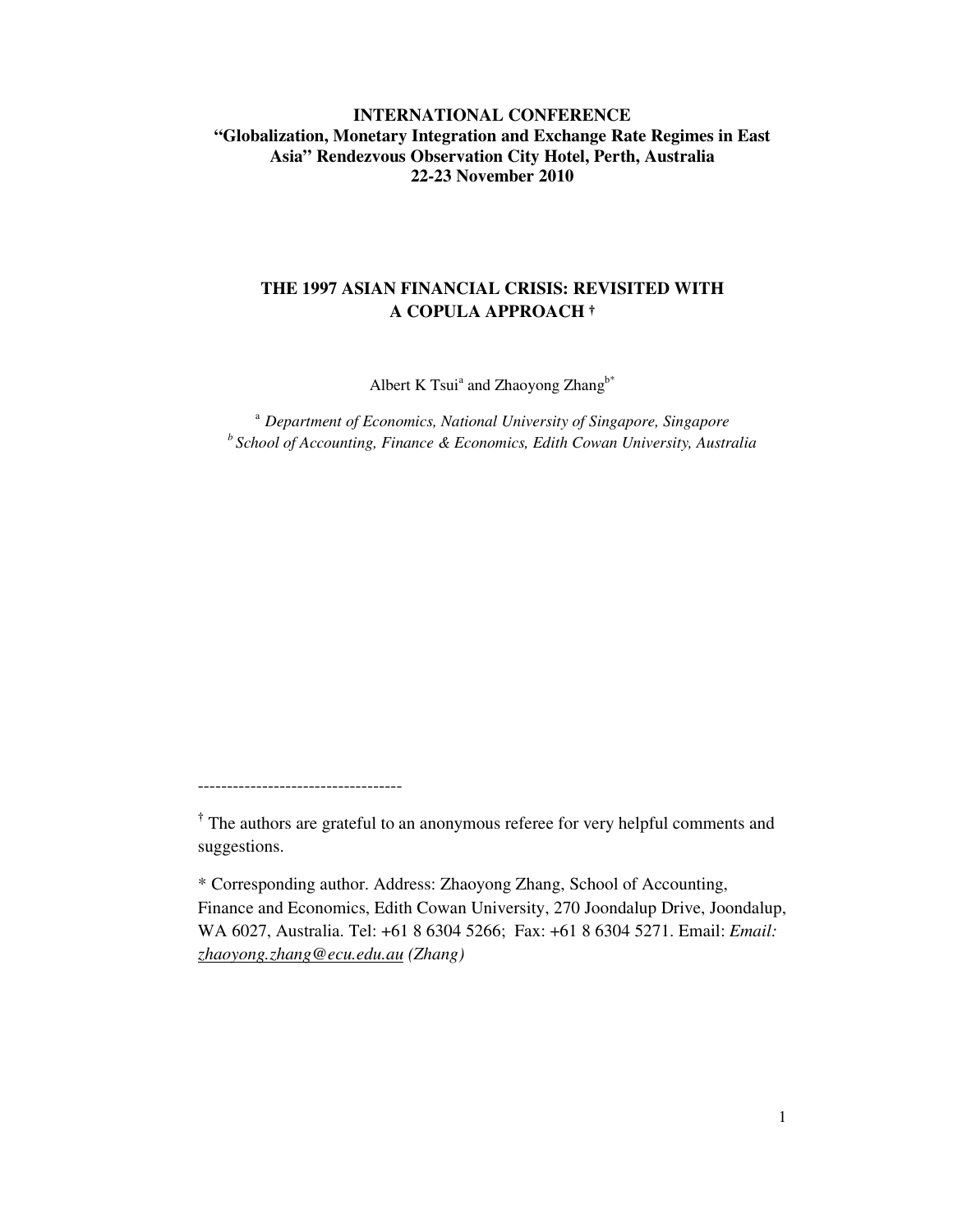# **REVISITING THE 1997 ASIAN FINANCIAL CRISIS: A COPULA APPROACH**

# *Abstract*

This study is motivated by the stylized fact that the asymmetry in dependence usually exists in returns of financial data series. Owing to political and monetary reasons, this phenomenon may be present in daily changes of exchange rates. In this paper, we study the relationships between five currencies in Asia around the period of Asian Financial Crisis in 1997, including the Singapore Dollar, Japanese Yen, South Korea Won, Thailand Baht and Indonesia Rupiah. We employ various time-varying copula models to examine the possible structural breaks. The results indicate significant changes at the dependence level, tail behavior and asymmetry structures between returns of all permuted pairs from the five currencies before and after the crisis. Other methods for identifying structure changes are also explored to compare and contrast the findings using the copular models. The results show that the copular approach seems to have more explanatory power than the existing ones in identifying structure breaks.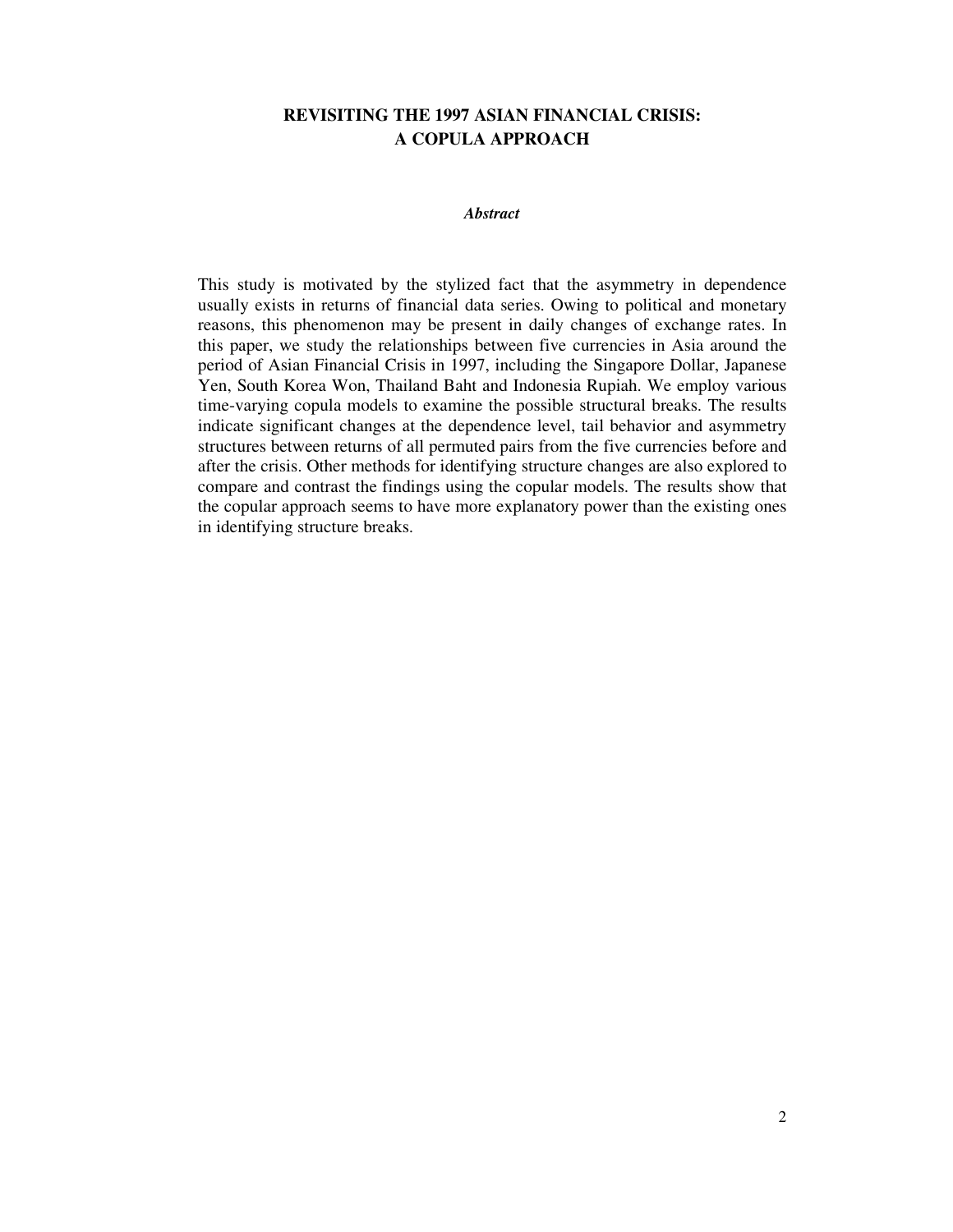#### **I. Introduction:**

The Asian financial crisis started in Thailand in July 1997 with the financial collapse of the Thai baht caused by the decision of the Thai government to float the baht, after exhaustive efforts to support it in the face of a severe financial overextension. As the crisis spread, most of East Asian economies were badly hit, a result of which have been the slumping currencies, devalued stock markets and other asset prices, and a precipitous rise in private debt. Indonesia, South Korea and Thailand were the countries most affected by the crisis. Hong Kong, Malaysia, Laos and the Philippines were also hurt by the slump. The People's Republic of China, India, Taiwan, Singapore, Brunei and Vietnam were less affected, although all suffered from a loss of demand and confidence throughout the region.

Although most of the Asian countries carried out sound fiscal interventions during the crisis, IMF provided a bailout package worth \$40 billion to stabilize the currencies in Thailand, Indonesia and South Korea. The financial crisis has eroded the credibility of unilateral fixed exchange rates and correspondingly renewed calls among politicians for tight monetary policy coordination and regional exchange rate stability in the East Asian region. In the wake of the financial crisis, exchange rate arrangements in East Asia have evolved considerably. Most of crisis-affected East Asian economies including Indonesia, Korea, the Philippines and Thailand shifted their exchange rate regimes from *de facto* US dollar pegs to floating ones. However, East Asian central banks have intervened heavily in foreign exchange rate markets in order to prevent the appreciation of their currencies for the pursuit of an 'exportled growth strategy' (Dooley, Folkerts-Landau, and Garber, 2003). The post-crisis exchange rate behavior in these economies may often resemble a managed float or even a *de facto* peg despite the declared regime being one of currency flexibility. McKinnon (2005) describes it as "fear of floating".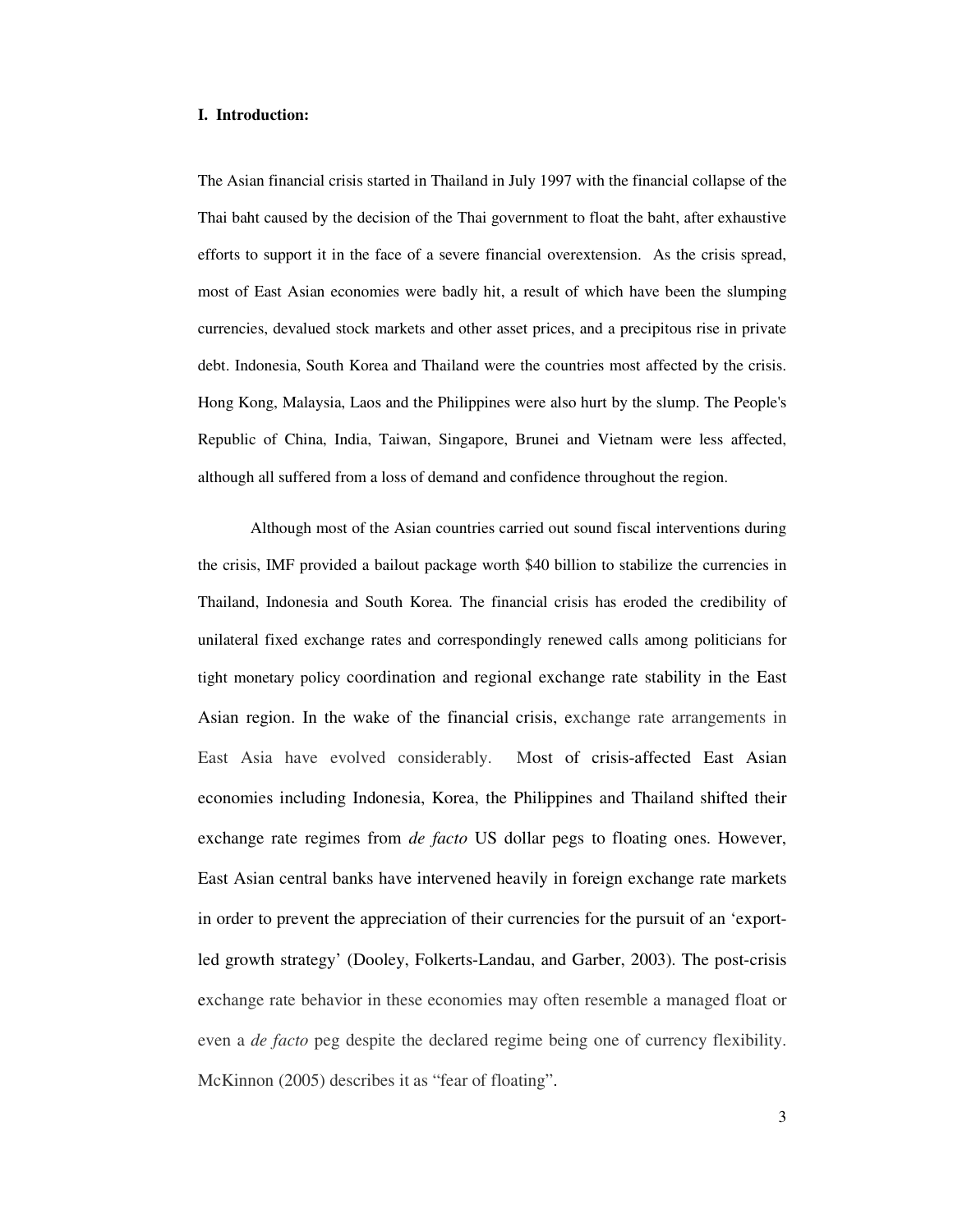The financial crisis has recalled a tight monetary cooperation among the East Asian economies. The dependant relations between those Asian countries are expected to have a dramatic change during this period. After the crisis, many developing countries became more critical to global institutions rather they prefer more in bilateral trade agreement. This has motivated us to study the structural changes of several Asian currencies in terms of the dependence before and after the crisis. Before us, intensive research have been done relating to this crisis, such as Radelet and Sachs (1998), they argues that the crisis was caused by the shits of market expectations and confidence. Allan and Gale (1999) reviewed a number of possible hypotheses about the process of financial contagion and related them to this crisis. Baig and Goldfajn (1999) looked at the change in correlation in currencies and equity markets in several Asian countries during the crisis where VARs were deployed. Some more recent literatures like Van Horen et al. (2006) managed to measure the contagion effects while controlling other external shocks through regression analysis. Baharumshah (2007) estimated the volatility before and after the crisis by using Exponential GARCH model (EGARCH) model. And the contagious effects were detected in terms of the volatility. Khalid and Rajaguru (2007) constructed Multivariate GARCH model and applied causality tests to study the inter-linkages among Asian foreign exchange markets. In this study, we attempt to study this crisis in terms of the dependence structure of exchange rates of currencies in Asia by some relatively new approaches.

The asymmetric structure of dependence between two financial returns has been documented in many literatures. In terms of dependence structure, there are many examples which provide evidence of multivariate distribution between financial returns differing from normal distribution in recent researches. For example, Erb et al. (1994), Longin and Solnik (2001), and Ang and Chen (2002) showed that the financial returns turn to have a higher dependence when the economy is at downturn than at the upturn. One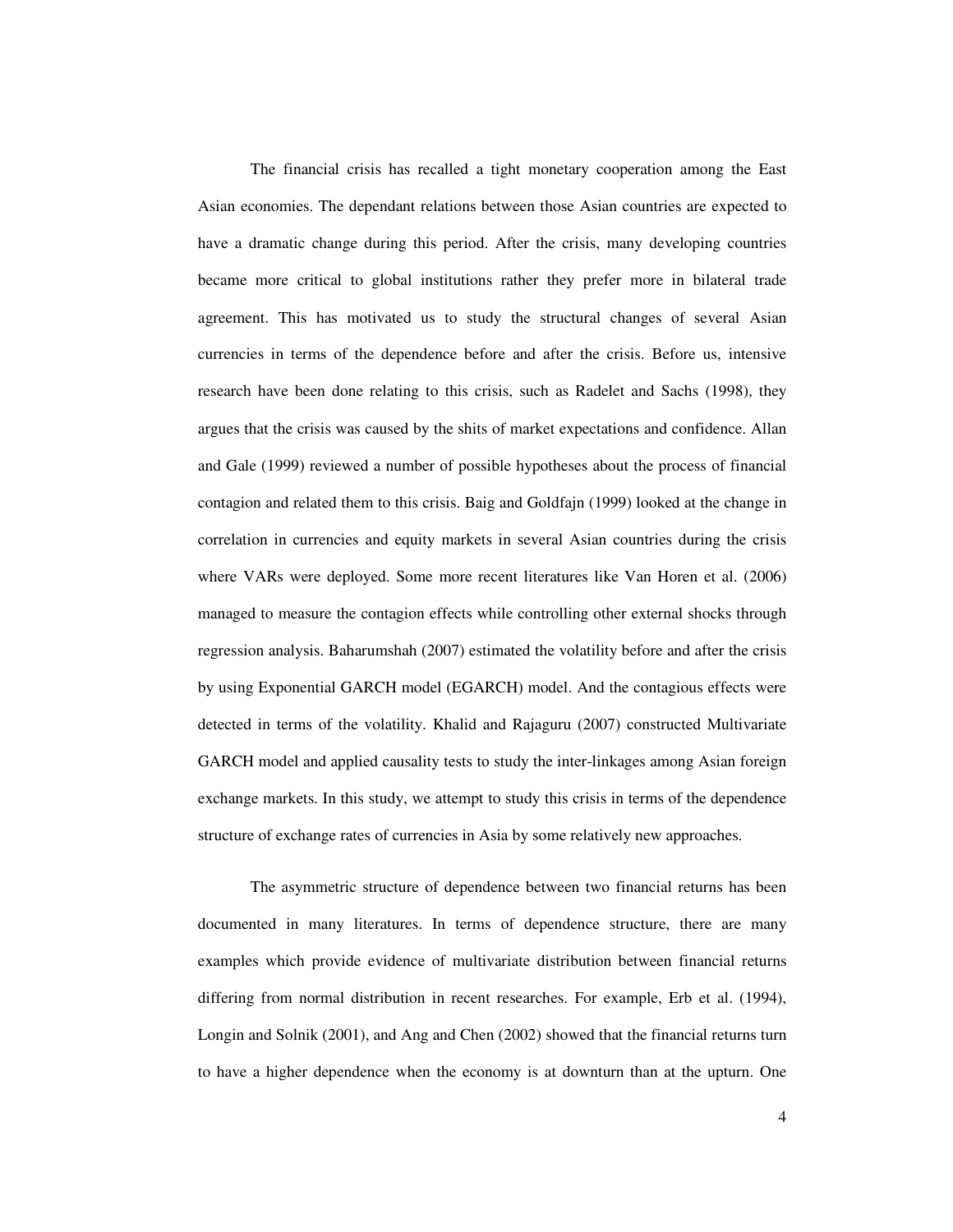suggestion provided by Ribeiro and Veronesi (2002) is that the higher correlation between financial returns at bad time comes from the lack of confidence of the investors to the future economy trend. As a result, asymmetric property of the dependence would increase the cost of global diversification of the investment at bad times, and thus the analysis is valuable to risk control and portfolio management. In literatures like Patton (2006), the asymmetric dependence structure of different exchange rates is studied and the author proposed logic link between the government policies and the asymmetry in dependence. One objective of ours in this thesis will be to testify the asymmetric property of the currencies which are strongly affected in the financial crisis.

Inspired by some pioneer researches, we will apply the copula models to measure the imbalanced dependence structure and possible shifts of regimes of exchange rates. The copula approach has been used to study the dependence between random variables for the first time in Schweizer and Wolff (1981). Recently, there is an increasing popularity in researching risk management in financial market applying the copula model. The advantages of this approach in examining the multivariate dependence structures are: First, the copula approach is a great tool to connect margins and joint densities. Second, the measures of dependence provided by the copula models give a better description of the bivariate dependence when linear correlation doesn't work (i.e. nonlinear dependence). Thirdly, copula offers a flexible approach to model the joint distribution and dependence structures, such as parametric (both marginal distribution and copula used are parametric), semi-parametric (either marginal distribution or copula used are parametric) and nonparametric approaches (both marginal distribution and copula used are nonparametric). Flexibility of copula also is embodied in the way that marginal distributions need not come from the same family. Once we provide a suitable copula to marginal distributions from different families, we can still obtain a meaningful estimate of the joint distributions.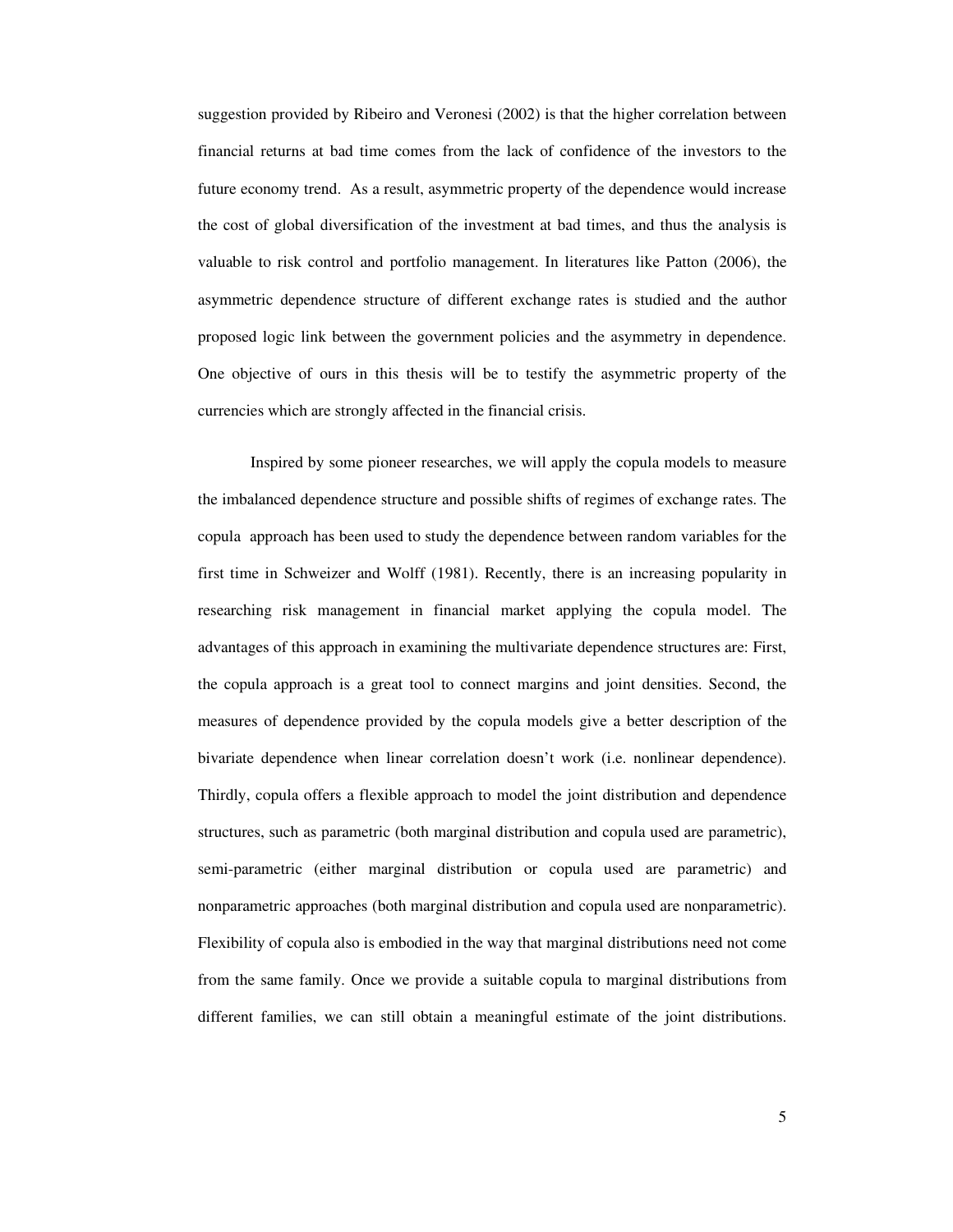Finally, the estimations of the copula models can be based on standard maximum likelihood which can be handled by some desktop software.<sup>1</sup>

Contagious effect during financial crisis is a special case of asymmetry dependence between financial returns. The financial returns seem to have a stronger connection when the economy is at bad time. Many studies on contagion are based on structure changes in correlations, for example, Baig and Goldfajn (1999) showed structural shifts in linear correlation for several Asian markets and currencies during the Asian crisis. Some other approaches also are used to address the issue, like Longin and Solnik (2001) applied extreme value theory to model the dependence structure on tails; Ang & Bekaert (2002) estimate a Gaussian Markov switching model for international returns with two regimes (low-return-high-volatility and high-return-low-volatility) identified. Some researchers applied copula approach to analyze the financial contagion in equity markets. Rodriguez (2007) applies Markov switching models to copula parameters to analyse the financial breakdown in Mexico and Asia, and finds evidence of increased correlation and asymmetry at the time of turmoil. Chollete (2008) studies the relation between VaR and various copula models and applies Markov switching on copula functional models to the G5 countries and Latin American regions.

Comparing to a great deal of studies on international equity market returns, study of the dependence property on exchange rates has attracted less attention. One of the recent studies was Patton (2006) in which, he studied the asymmetric dependence between Japanese Yen and German Mark before and after the day of introduction of Euro. Evidence has been provided using the time varying copula approach with structure break identified. He suggested that the possible reason that asymmetry exists in the dependence between the two currencies comes from the imbalance of the two considerations. First consideration is that a government turns to depreciate the home currency in match with depreciation in the

 $<sup>1</sup>$  In monographs like Joe (1997) and Nelson (2006), details about applications and extensions of</sup> copula models can be found.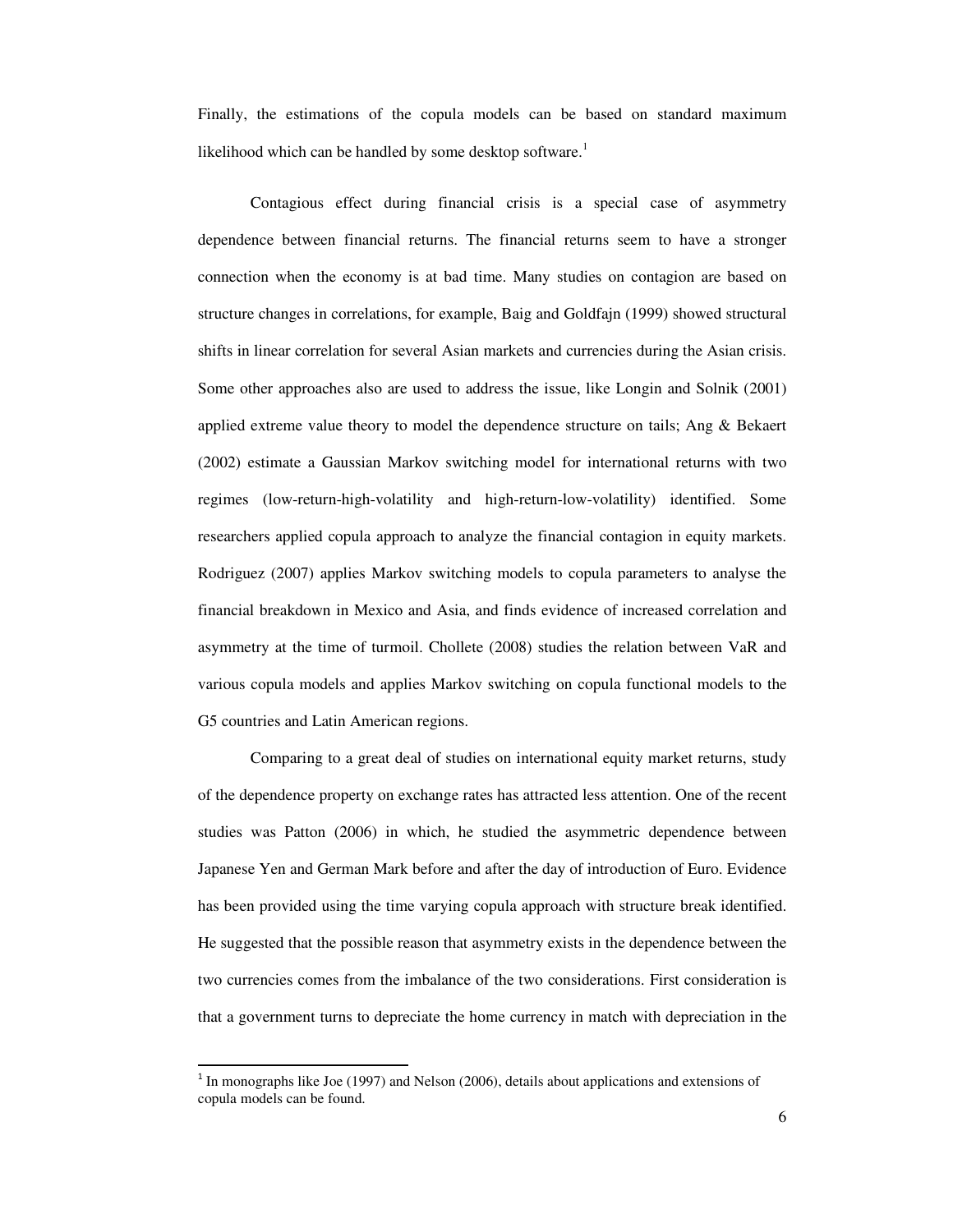currency of the competing country. This is due to the consideration to maintain the competitiveness of the home currency in the global market. On the other hand, a country may want to appreciate the home currency when there is an appreciation of competing currency. This policy is meant to stabilize the domestic price level.

To check the possible asymmetry property between currencies in Asia, we will use copula models with time varying parameters to study the five currencies in Asia during the period of the Asian financial crisis, including Singapore, Thailand, Japan, South Korea and Indonesia. In particular, we investigate the effects that financial crisis brought to those countries and look for a sign of asymmetry in exchange rates returns. In addition, we will study the difference in the dominating tails which is implied by the time varying tail dependence and search for possible dynamic changes in dependence. We expect to see obvious changes in both tail dependence and conditional linear correlation during the financial crisis.

The rest of the study is organized as follows. In the next section we discuss the methodology and different models of copula, as well as the measures of dependence based on copula. In the third section, the data and the empirical results will be presented. Section 4 concludes.

#### **2. Methodology**

Copulas are very useful in modeling joint distributions among different data sets with various distributions. It is a better measure of the dependence structure than linear correlation as it takes the marginal property of random variables of interest into account, even when those margins are from different distribution families. Some existing copula models are capable of capturing asymmetric property that exchange rate and financial data often exhibit. By studying the time varying copula models, we can also observe the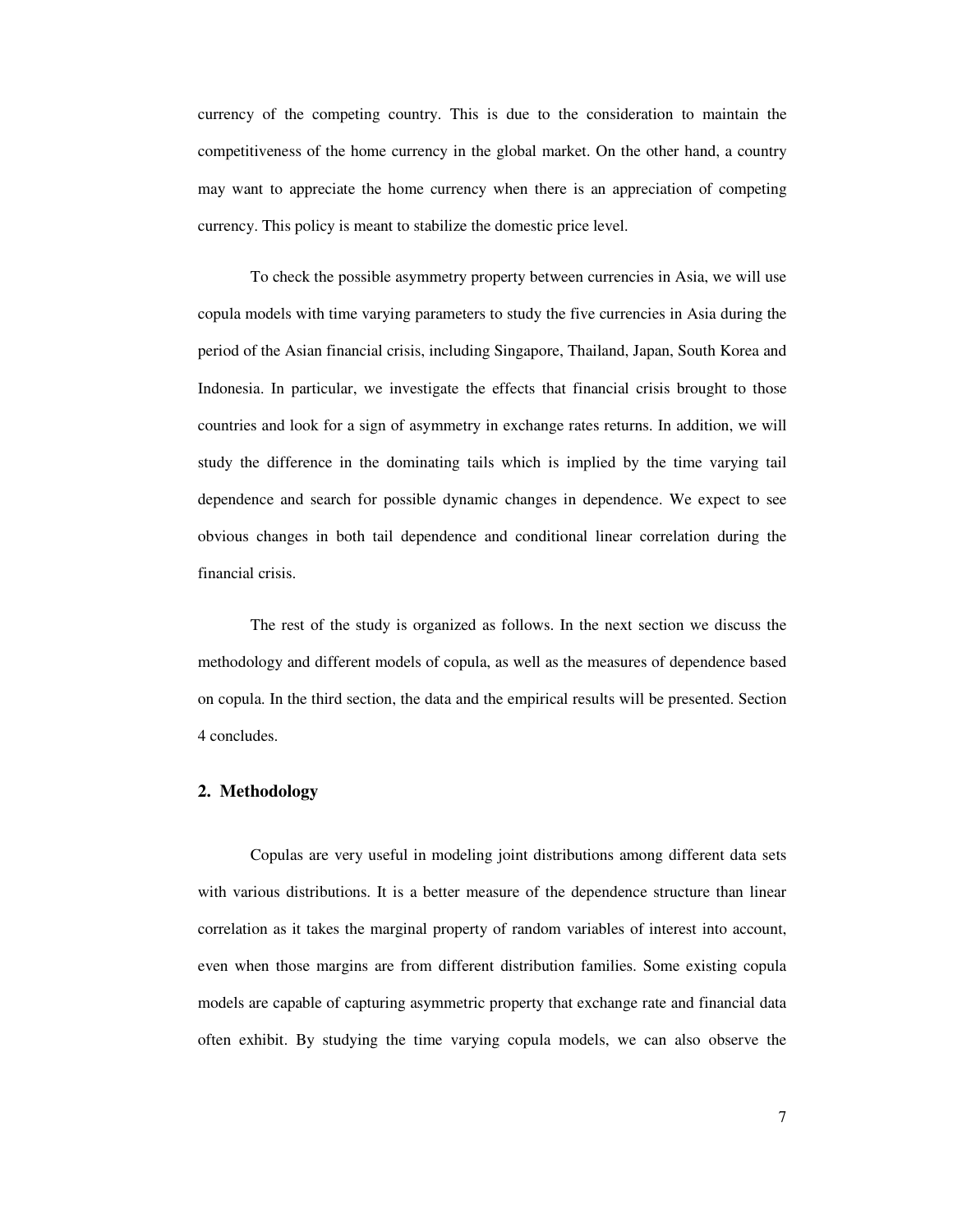possible structure change where the dependence structure of two currencies changes dramatically due to political or economical turnovers.

## **2.1 Definition of Copula**

# *2.1.1 Sklar's Theorem*

The definition of copula was first stated in Sklar's paper in 1959. They are functions that join multivariate distribution functions to their one-dimensional marginal distributions. Sklar's theorem is the foundation of many recent empirical researches on two dimensional copulas. In Nelson (1999), it states that an n-dimensional copula is a multi-dimensional joint distribution function of margins with uniform distribution on  $[0,1]$ . Therefore, C is actually a mapping from n-cube  $[0,1]$ <sup>n</sup> to  $[0,1]$ , satisfying the following conditions,

- (1)  $C(1...1,a_m,1...1) = a_m$  for  $m \le n$  and  $a_m$  in [0,1].
- (2)  $C(a_1... a_n) = 0$  if  $a_m = 0$  for any  $m \le n$ .
- (3) C is n-increasing.  $(2.1)$

Property (1) shows that if the realizations for n-1 random variables are known each with marginal probability 1, the joint density of these n margins is just equal to the marginal probability of the remaining random variable. Property (2) states that if marginal probability is zero for one variable, then the joint probability of these n variables will be just zero. This property also refers to the grounded property of copula. Property (3) says that the C-volume of n dimensional interval is nonnegative which is equivalent to

 $1^{\mathbf{u}}$   $\alpha_2$ 0 *n n C*  $\alpha$  d $\alpha$   $\cdots$  d $\alpha$  $\frac{\partial^n C}{\partial \alpha_1 \partial \alpha_2 \cdots \partial \alpha_n} \ge 0$ . This is a general property for a multivariate cdf.

For example, if we consider the case of multivariate cdf  $F(y_1, y_2... y_n)$  with all marginal densities being  $F_1(y_1) \dots F_n(y_n)$  and the inverse functions of those margins are  $F_1^{-1}$  ...  $F_n^{-1}$ . Then we have  $y_1 = F_1^{-1}(u_1)$  ...  $y_n = F_1^{-1}(u_n)$  where  $u_1$  ...  $u_n$  are uniformly distributed on (0, 1) referring to probability transformation stated in the next section. Hence we should have the transformation with continuous function F,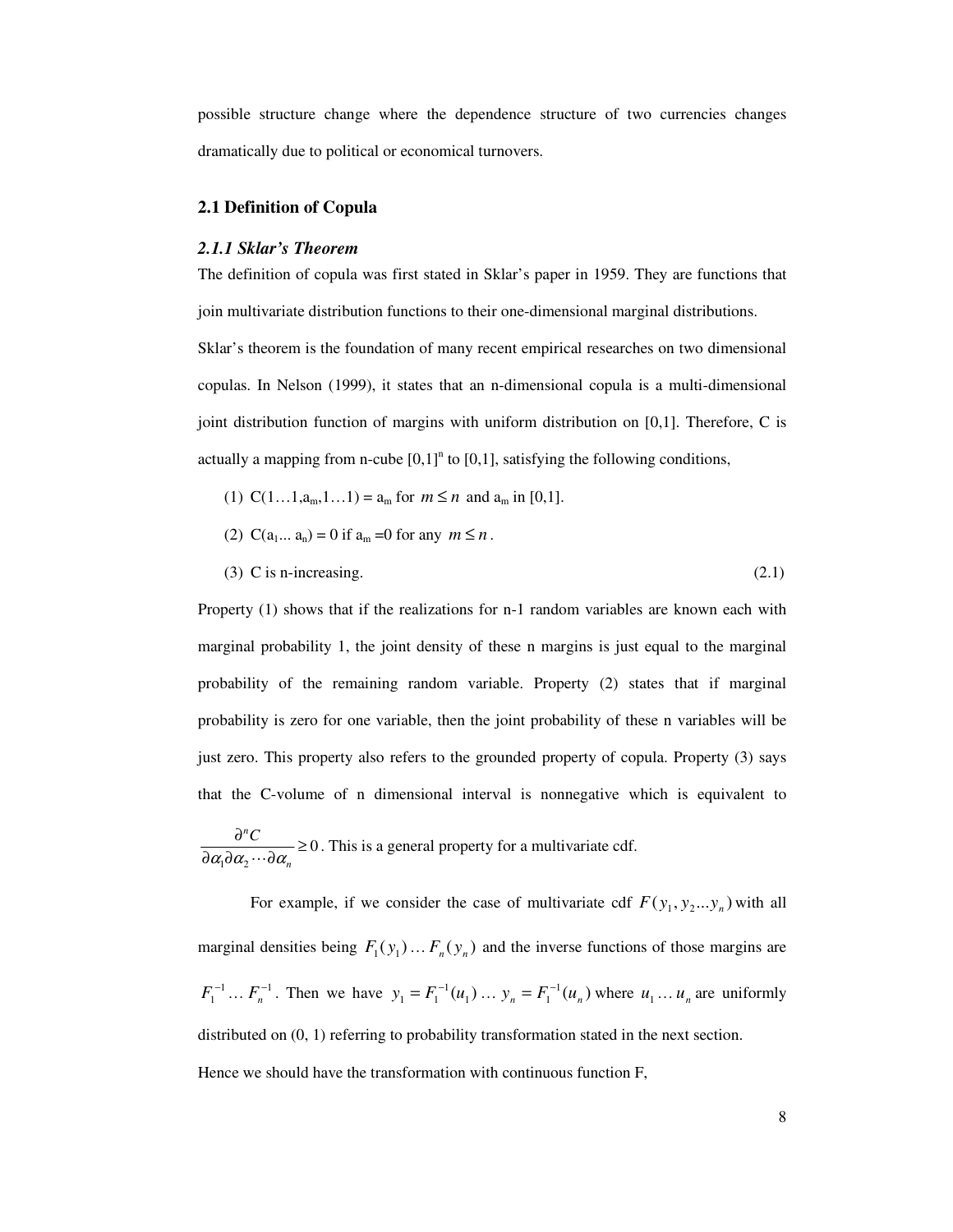$$
F(y_1, y_2...y_n) = F(F_1^{-1}(u_1)...F_n^{-1}(u_n)) = \Pr(U_1 < u_1, \ldots, U_n < u_n) = C(u_1...u_n).
$$

Copula is especially useful when we only have knowledge in marginal distributions as it can connect all those margins to find a reasonable fit for their joint distribution. In practice, sometimes the n-dimensional multivariate distribution F can be associated with copula function C as follows, given  $C: [0,1]^n \rightarrow [0,1]$ ,

$$
F(y_1, y_2...y_n) = C(F_1(y_1)...F_n(y_n); \theta),
$$

where parameter  $\theta$  is a measure of dependence between margins which can be a vector. If all margins are continuous functions, then the copula function of interest is unique. This is a starting point of applications of copula.

#### *2.1.2 Probability Integral Transformation*

For any random variables, given the cumulative distribution function, we can convert them into random variables that are uniformly distributed. Suppose  $X$  is a random variable with continuous cumulative function F, then a new random variable  $Y = F(X)$  will have uniform distribution. This transformation is used to obtain uniformly distributed variables required by copula. Besides, this method can be used to generate random data from specified distribution which is also called inverse transform sampling.

# **2.2 Marginal density models**

It is necessary to specify the two "true" univariate marginal densities first. Data required by copula models has to be uniformly distributed. If we misspecify marginal distributions for the data, probability integral transformation will not produce uniform distributed variables, and thereby leading to a misspecification in copula modelling. A test of fitness is then critical when we study the copula functions. A method proposed in Diebold et al. (1998) to test the goodness of fit of the marginal density model is often applied. We are suggested to test the independence of the transformed sequence  $U_t$  and  $V_t$  through a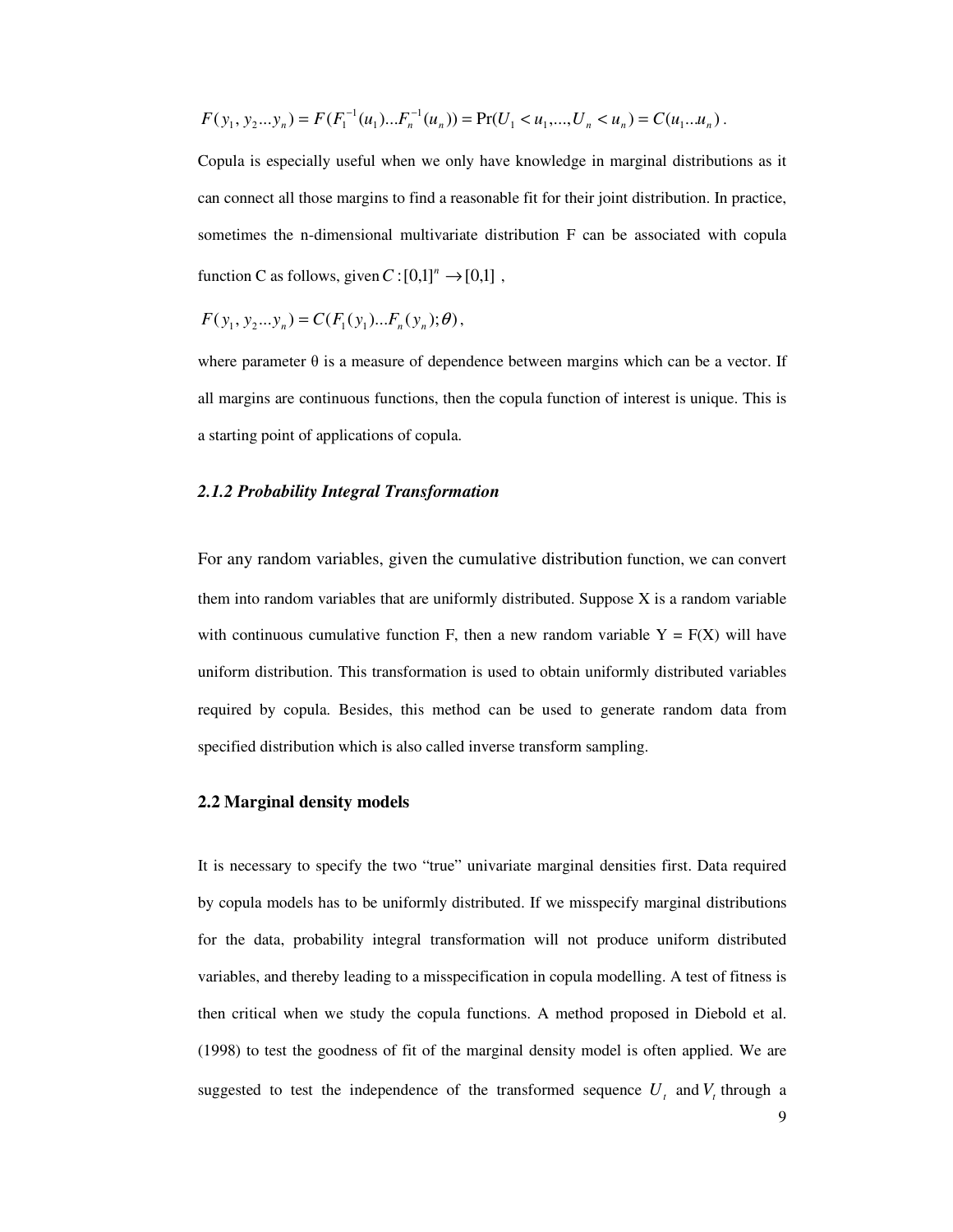regression of  $(u_t - \overline{u})^k$  and  $(v_t - \overline{v})^k$  on 20 lags of both  $(u_t - \overline{u})^k$  and  $(v_t - \overline{v})^k$ , for k=1, 2, 3, 4. Then the Kolmogorov-Smirnov test is used to test the hypothesis that  $U_t$  and  $V_t$  are uniformly distributed on (0, 1).

As proposed in many researches papers, two main approaches of handling the marginal series are stated below.

(1) General ARMA-GARCH models with normal or generalized error distributed innovations are suggested to be used. Here we consider five margins of interest, where  $X_t$  is the log difference of the exchange rates for each time series,

$$
X_{t} = \mu_{x} + \sum_{i=1}^{p} \phi_{i} X_{t-i} + \sum_{j=1}^{q} \vartheta_{j} \varepsilon_{t-j} + \kappa_{t}
$$
  

$$
\delta_{t}^{2} = \omega_{t} + \sum_{i=1}^{p} \beta_{i} \delta_{t-i}^{2} + \sum_{j=1}^{q} \alpha_{j} \kappa_{t-j}^{2},
$$
 (2.2)

where  $\varepsilon_{t-j}$  is white noise error,  $\eta_i \delta_i = \kappa_i$  and  $\eta_i$  is i.i.d t distributed or generalized error distributed. GED can be used to capture the fatness of the tail distribution which is often observed in financial time series data. The random variable  $u_t$ following GED with zero mean and unit variance has a PDF,

$$
f(u_t) = \frac{\gamma \exp[-(1/2)(u_t/\lambda)^\gamma]}{\lambda \cdot 2^{(\gamma+1)/\gamma} \Gamma(1/\lambda)},
$$
  

$$
\lambda = \left[\frac{2^{-2/\gamma} \Gamma(1/\gamma)}{\Gamma(3/\gamma)}\right]^{1/2},
$$
 (2.3)

where  $\gamma$  is a positive parameter governing the behavior on tails. When  $\gamma = 1$ , the PDF becomes the PDF for double exponential distribution. When  $\gamma = 2$ , GED reduces to standard normal distribution. The distribution shows a thicker tail comparing to normal distribution when  $\gamma < 2$  while a thinner tail when  $\gamma > 2$ .

(2) Alternatively, we can compute the empirical CDF of the margins by using the following expression, which also refers to empirical CDF,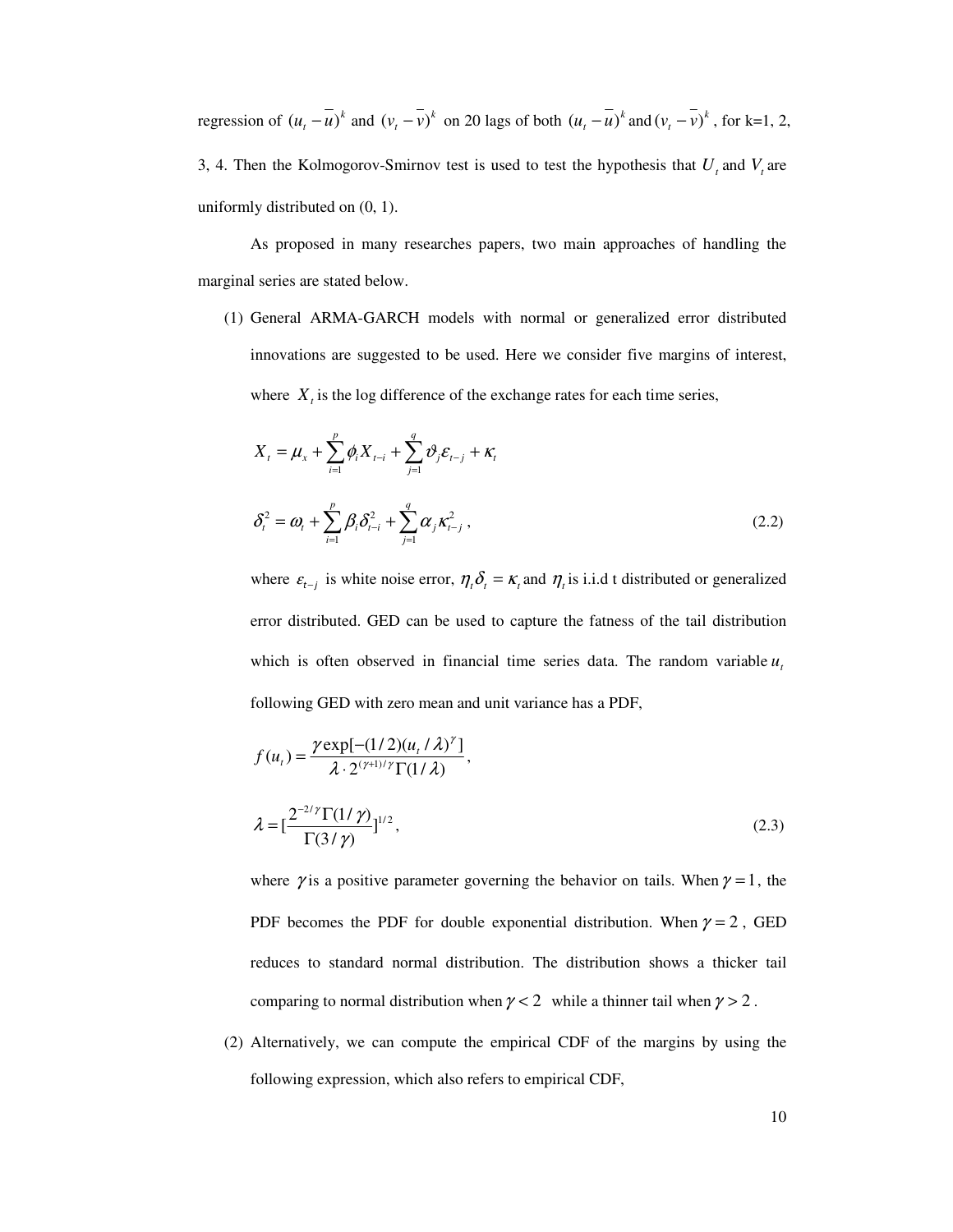$$
F_n = \frac{1}{T+1} \sum_{t=1}^{T} 1\{X_m < x\}, \text{ for } n=1, 2...d,\tag{2.4}
$$

where  $X_{tn}$  is the t element of nth data vector which contains T elements. We have the term 1 1 *T* + in order to keep cdf always less than 1. It is a semi-parametric approach by applying this empirical cdf to copula models.

One good thing about this method is that the specification of copula models will be independent from the specification of marginal models which will save us some calculation time comparing to the first method when we want to estimate all parameters together using MLE. The data obtained after probability integral transformation will be truly uniformly distributed on [0.1] which can be tested using Kolmogorov-Smirnov method. We will use this method for simplicity in the latter part.

#### **2.3 Unconditional Copula models**

Nine popular Archimedean copula models are listed in this thesis, and all of which are unconditional models with either symmetric or asymmetric properties. Maximum likelihood can be used to estimate the parameters of copula models and margins. Two approaches of estimation processes by maximum likelihood will be presented here. First, we can estimate all the parameters using the full maximum likelihood according to the loglikelihood function of copula, defined as follows, given n-copula  $C:[0,1]^n \rightarrow [0,1]$  and ndimensional multivariate distribution function F,

$$
f(y; \theta) = \frac{\partial^n}{\partial y_1...\partial y_n} F(y; \theta) = \frac{\partial^n}{\partial y_1...\partial y_n} C(F_1(y_1; \theta_1), \dots, F_n(y_n; \theta_n))
$$
  
\n
$$
= \prod_{i=1}^n f_i(y_i; \theta_i) \cdot \frac{\partial^n}{\partial u_1...\partial u_n} C(F_1(y_1; \theta_1), \dots, F_n(y_n; \theta_n))
$$
  
\n
$$
= \prod_{i=1}^n f_i(y_i; \theta_i) \cdot c(F_1(y_1; \theta_1), \dots, F_n(y_n; \theta_n)),
$$
\n(2.5)

and the joint density becomes the product of marginal density and copula density where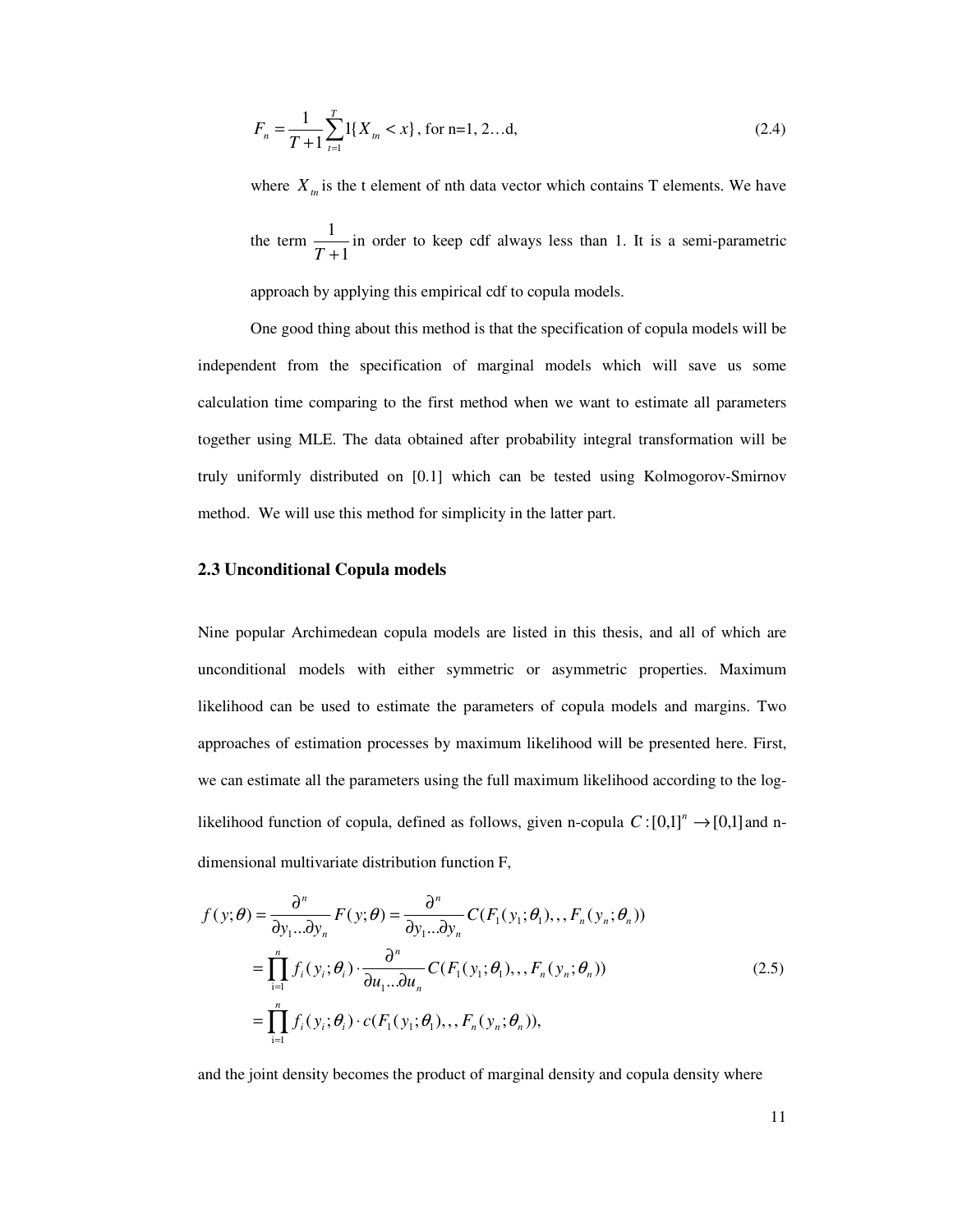$$
c(u_1, u_n) = \frac{\partial^n C(u_1...u_n)}{\partial u_1...\partial u_n}.
$$

The log likelihood function of copula is then defined to be

$$
L(\theta) = \ln c(F_1(y_1; \theta_1)...F_n(y_n; \theta_n); \theta) + \sum_{i=1}^n \ln f_i(y_i; \theta_i).
$$
 (2.6)

The other method adopts a two-step estimation process in which the marginal distributions are estimated in the first step and dependence parameter will be estimated after we substitute in the marginal distribution found. The 2-step maximum likelihood method exhibits an attractive property, as the estimate of dependence parameter is independent of marginal distributions chosen. We will use the 2-step method. After we adopt the empirical CDF and apply probability integral transformation, the uniformly distributed data  $u_1, u_n$ , will be obtained and then the parameters of copula density will be

identified according to the copula likelihood  $L(\theta) = \sum_{t=1}^{T}$  $=\sum_{i=1}^{T}$  $L(\theta) = \sum_{i=1}^{\infty} \ln c(u_1...u_n;\theta)$ .

Among the 9 copula models described below, we choose the best fit among these nonnested copula models by applying maximum likelihood based method either Akaike or Bayesian information criterion. Akaike information is defined to be  $AIC = 2K-ln(L)$  while Bayesian information criterion (BIC) takes the form of  $-2\ln(L)+K\ln(N)$  where  $\ln(L)$  is the maximum of log-likelihood of copula likelihood and K is the number of parameters and N is the number of observations in both cases. BIC which gives the smallest value indicates a better fit.

(a) The Gaussian (Normal) copula (Lee, 1983) is specified as

$$
C(u_1, u_2; \theta) = \Phi_G(\Phi^{-1}(u_1), \Phi^{-1}(u_2); \theta)
$$
  
= 
$$
\int_{-\infty}^{\Phi^{-1}(u_1)} \int_{-\infty}^{\Phi^{-1}(u_2)} \frac{1}{2\pi (1 - \theta^2)^{1/2}} \times {\frac{-(s^2 - 2\theta st + t^2)}{2(1 - \theta^2)}} ds dt
$$
 (2.7)

where  $\Phi$  is the cdf of the standard normal distribution, and parameter  $\theta$  is a measure of correlation between two variables which is defined on (-1,1).

(b) The Clayton copula was first introduced in Clayton (1978), specified as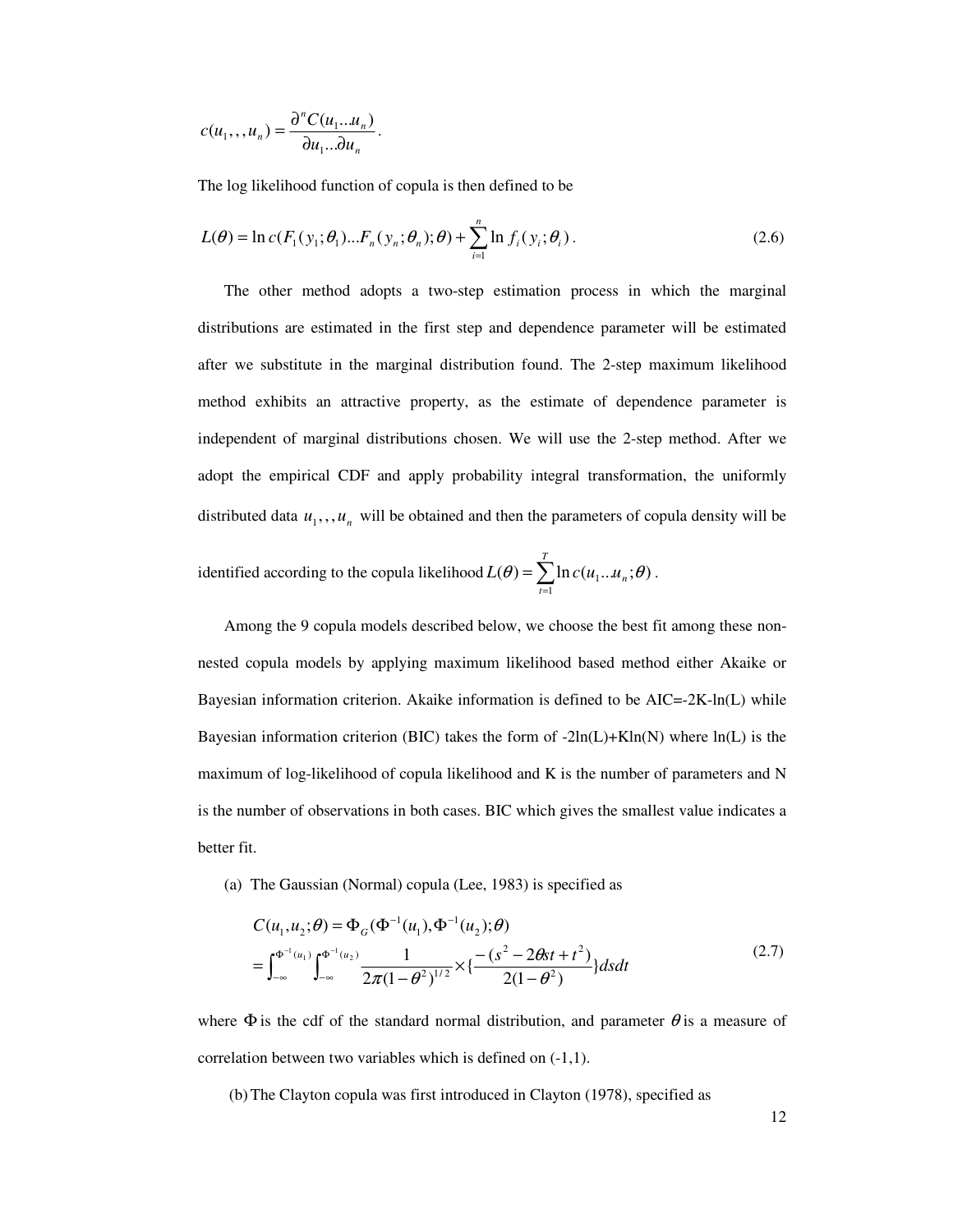$$
C(u_1, u_2; \theta) = (u_1^{-\theta} + u_2^{-\theta} - 1)^{-1/\theta},
$$
\n(2.8)

where  $\theta$  is a dependence parameter defined on  $(0, +\infty)$ . Clayton copula was widely used when modelling the case where two variables have strong correlations on the left tails.

(c) Rotated Clayton copula is an extension of Clayton copula to capture the strong correlations on the right tail ,

$$
C_{RC}(u_1, u_2; \theta) = u_1 + u_2 - 1 + ((1 - u_1)^{-\theta} + (1 - u_2)^{-\theta} - 1)^{-1/\theta},
$$
  
where  $\theta \in [-1, +\infty) \setminus \{0\}.$  (2.9)

(d) Plackett copula

$$
C(u_1, u_2; \theta) = \frac{1}{2(\theta - 1)} (1 + (\theta + 1)(u_1 + u_2) - \sqrt{(1 + (\theta - 1)(u_1 + u_2))^2 - 4\theta(\theta - 1)u_1u_2})
$$
  
where  $\theta \in [0, +\infty) \setminus \{1\}$ . (2.10)

(e) Frank copula is specified as (Trivedi, 2007),

$$
C(u_1, u_2; \theta) = -\theta^{-1} \log\{1 + \frac{(e^{-\theta u_1 - 1} - 1)(e^{-\theta u_2 - 1})}{e^{-\theta} - 1}\},
$$
\n(2.11)

where  $\theta \in (-\infty, +\infty)$  and it represents independent case when  $\theta = 0$ . Frank copula allows negative relation between two marginal densities, and it is able to model symmetric property of joint distribution on both right and left tails. However, comparing to Normal copula, Frank copula is more suitable to model the structure with weak tail dependence.

(f) Gumbel copula has the form,

$$
C(u_1, u_2; \theta) = \exp(-( (\log u_1)^{\theta} + (\log u_2)^{\theta})^{1/\theta}), \tag{2.12}
$$

where  $\theta \in [1,+\infty)$  and it captures the independent case when  $\theta = 1$ . Gumbel copula doesn't allow negative correlation, and it is a good choice when two densities exhibit high correlation at right tails.

(g) Rotated Gumbel copula is specified as,

$$
C(u_1, u_2; \theta) = u_1 + u_2 - 1 + \exp(-((\log(1 - u_1))^{\theta} + (\log(1 - u_2))^{\theta})^{1/\theta}), \quad (2.13)
$$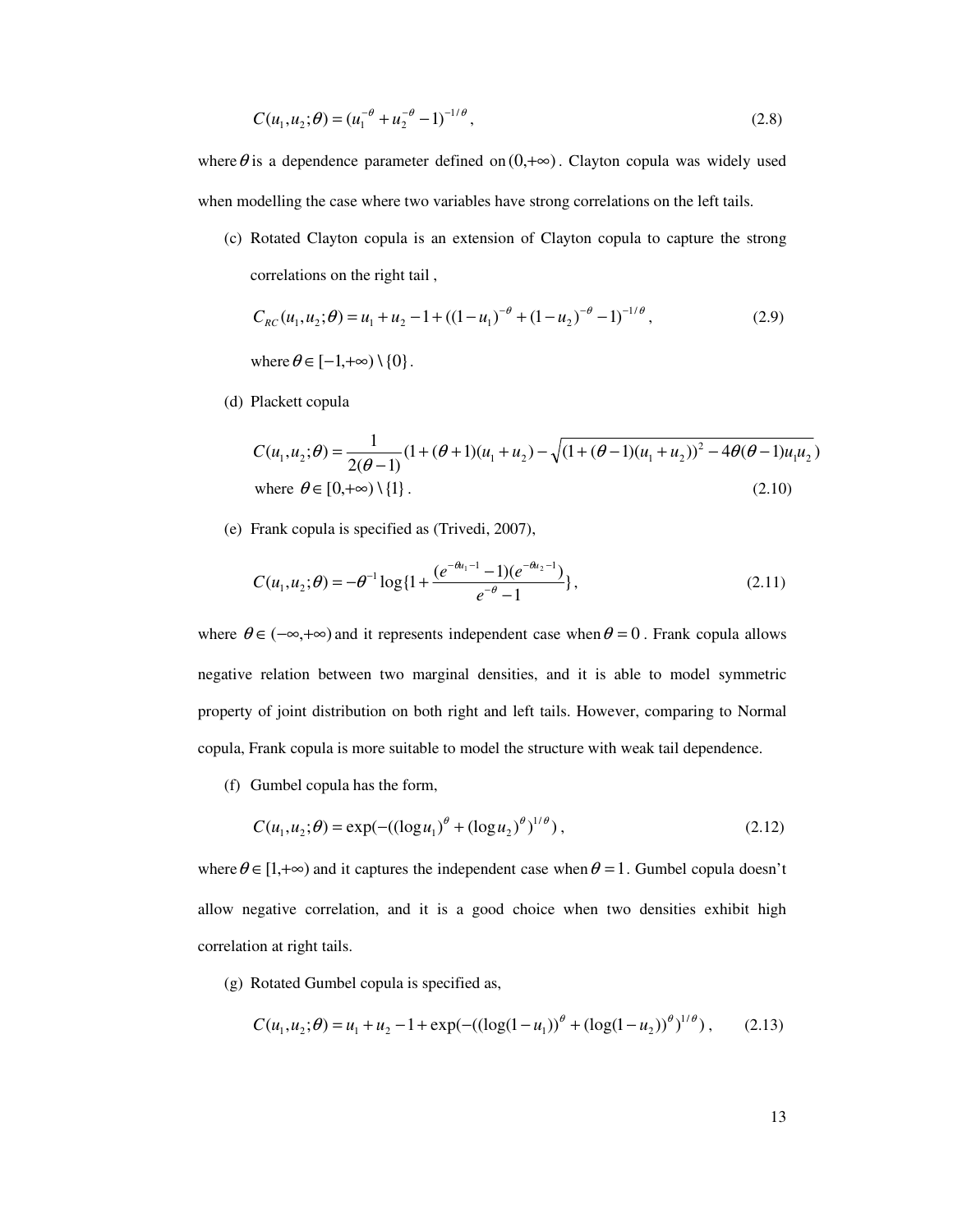where  $\theta \in [1,+\infty)$ . This model works for joint densities which show strong correlations on the left tails.

(h) Student t's copula is specified as follows,

$$
C(u_1, u_2; \theta_1, \theta_2) = \int_{-\infty}^{t_{\theta_1}^{-1}} \int_{-\infty}^{t_{\theta_2}^{-1}} \frac{1}{2\pi (1 - \theta_2^2)^{1/2}} \times \left\{1 + \frac{s^2 - 2\theta_2 st + t^2}{v(1 - \theta_2^2)}\right\}^{-(\theta_1 + 2)/2} ds dt , (2.14)
$$

where  $t_a^{-1}$ 1  $t_{\theta_1}^{-1}$  denotes the inverse distribution of student t's distribution with  $\theta_1$  degree of freedom.  $\theta_1$  and  $\theta_2$  here are two dependence parameters in which  $\theta_1$  controls the heaviness of the tails.

(i) Symmetrised Joe-Clayton copula is derived from Laplace transformation of the Clayton copula with special attention on tail dependence of the joint density (Joe, 1997). The Joe-Clayton copula takes the form,

$$
C_{\text{JC}}(u_1, u_2 \mid \tau^U, \tau^L) = 1 - (1 - \{[1 - (1 - u_1)^k]^{-\gamma} + [1 - (1 - u_2)^k]^{-\gamma} - 1\}^{-1/\gamma})^{1/k}
$$

where

$$
k = 1/\log_2(2 - \tau^U) \text{ and } \tau^U \in (0,1)
$$
  
\n
$$
\gamma = -1/\log_2(\tau^L) \qquad \tau^L \in (0,1)
$$
\n(2.15)

The two parameters  $\tau^U$ ,  $\tau^L$  inside the function are measures of upper tail dependence and lower tail dependence respectively. The definitions of these two parameters are as following,

$$
\lim_{\delta \to 1} \Pr[U_1 > \delta \mid U_2 > \delta] = \lim_{\delta \to 1} \Pr[U_2 > \delta \mid U_1 > \delta] = \lim_{\delta \to 1} (1 - 2\delta + C(\delta, \delta) / (1 - \delta) = \tau^U
$$
\n
$$
\lim_{\varepsilon \to 0} \Pr[U_1 < \varepsilon \mid U_2 < \varepsilon] = \lim_{\varepsilon \to 0} \Pr[U_2 < \varepsilon \mid U_1 < \varepsilon] = \lim_{\varepsilon \to 0} C(\varepsilon, \varepsilon) / \varepsilon = \tau^L. \tag{2.16}
$$

If  $\tau^L$  exists and  $\tau^L \in (0,1]$ , the copula model will be able to capture the tail dependence of the joint density at the lower tail while no lower tail dependence if  $\tau^L = 0$ . Similarly, if the limit to calculate  $\tau^U$  exists and  $\tau^U \in (0,1]$ , the copula model exhibits upper tail dependence.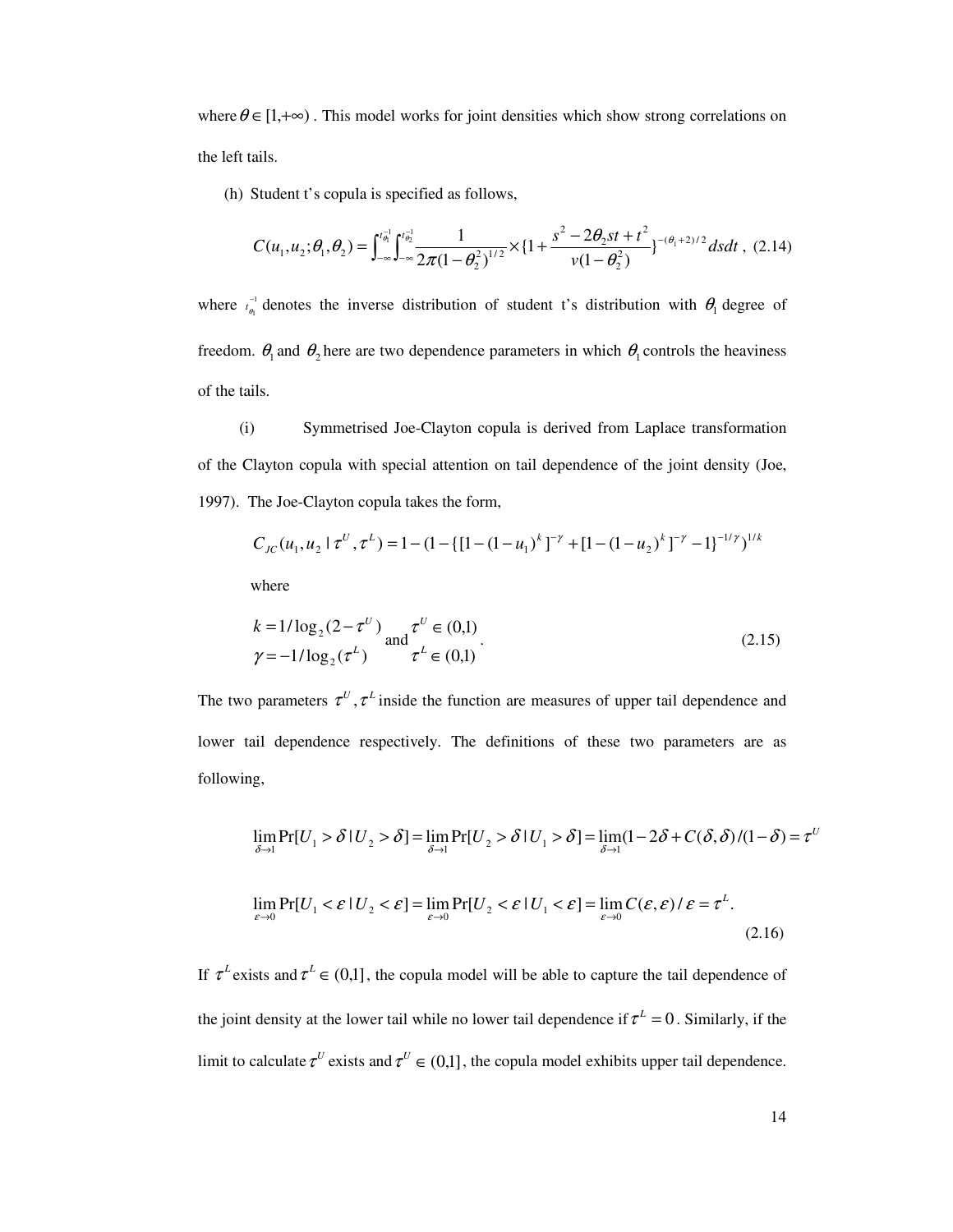The tail dependence exhibits the dependence relations between two events when they move together to extreme big or small values. However, the drawback is that when  $\tau^L = \tau^U$ , the model will still show some asymmetry as its structure shows. To overcome the problem, symmetrised Joe-Clayton copula was introduced in Patton (2006) which has the form,

$$
C_{SIC}(u_1, u_2 \mid \tau^U, \tau^L) = 0.5 \cdot (C_{JC}(u_1, u_2 \mid \tau^U, \tau^L) + C_{JC}(1 - u_1, 1 - u_2 \mid \tau^U, \tau^L) + u_1 + u_2 - 1).
$$
\n(2.17)

This new model nests the original Joe-Clayton copula as a special case.

#### **2.4 Conditional copula models**

The extension of copula models on conditioning variables is very important when there is a need of modeling time series data. In this study, only bivariate case will be discussed. Following the notation in Patton (2006), let X and Y be the two time series random variables of interest, and W be the collection of the lag terms of two random variables. The joint distribution of X, Y and W is  $F_{XYW}$ , and the joint distribution of  $(X, Y)$  conditioning on W is  $F_{XY|W}$ . Let marginal density of X and Y conditioning on W to be  $F_{X|W}$  and  $F_{Y|W}$  respectively, we have

$$
F_{X|W}(x \mid w) = F_{X|W}(x, \infty \mid w) \text{ and } F_{Y|W}(y \mid w) = F_{X|W}(\infty, y \mid w).
$$

The conditional bivariate distribution (X, Y|W) can be derived from unconditional distribution of  $(X, Y, W)$  as  $F_{XY|W}(x, y | w) = f_w(w)^{-1} \cdot \frac{\partial F_{XY|W}(x, y)}{\partial w}$  $F_{XYW}(x, y \mid w) = f_w(w)^{-1} \cdot \frac{\partial F_{XYW}(x, y, w)}{\partial w}$  $J_{\mathcal{W}}(x, y \mid w) = f_{\mathcal{W}}(w)^{-1} \cdot \frac{\partial F_{XYW}(x, y, w)}{\partial w}$  for  $w \in \Omega$  where

 $f_w$  is the unconditional density of W, and  $\Omega$  is the support of W. As indicated in Patton (2006), given the marginal density of W, we can derive the conditional copula from unconditional copula of  $(X, Y, W)$  as  $C[(X, Y) | W=w]$ , where  $X|W = w \sim F_{X|W}(\bullet | w)$  represents the conditional CDF of X and  $Y|W = w \sim F_{Y|W}(\bullet | w)$  represents the conditional CDF of Y. The conditional joint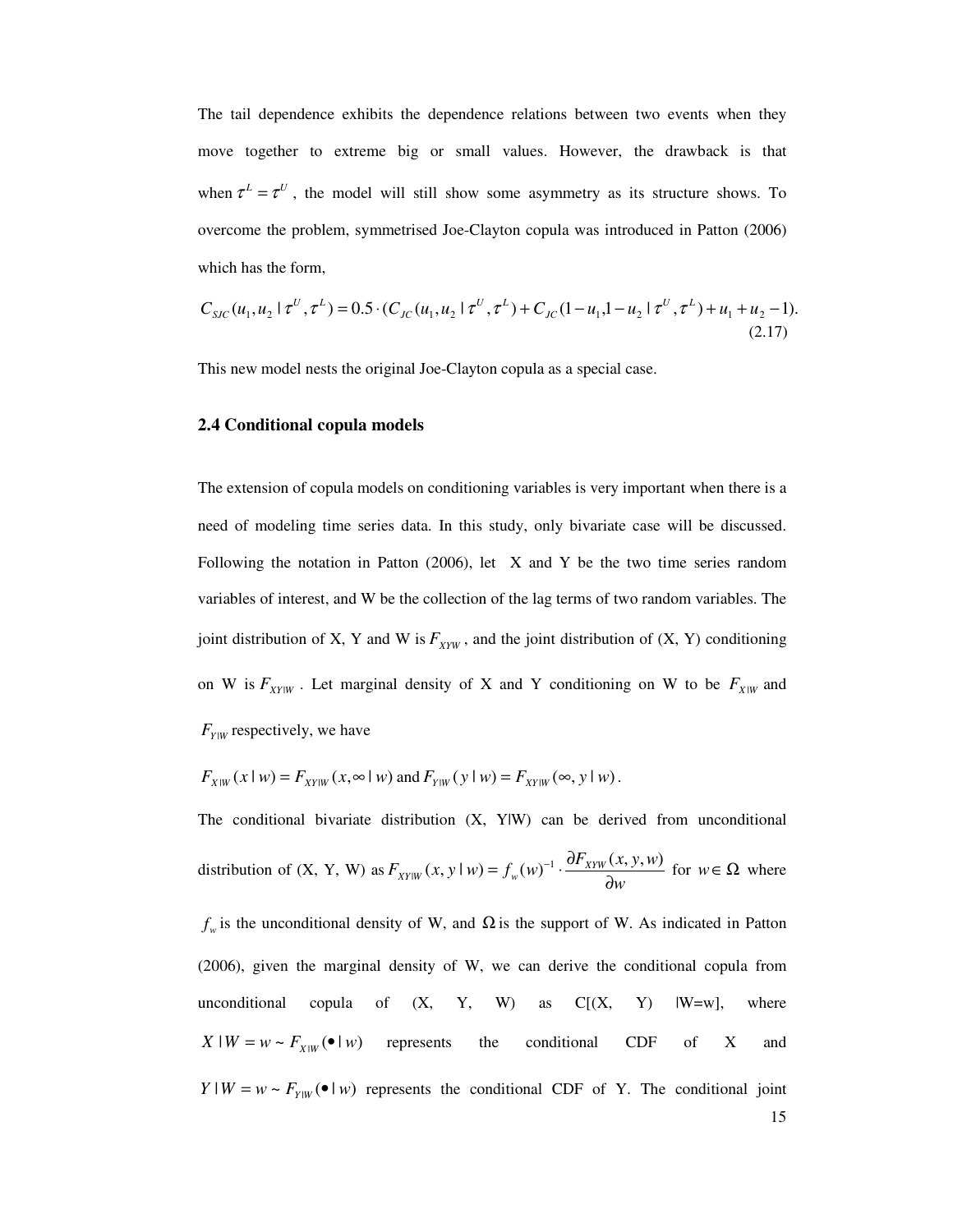distribution function can be defined as  $U = F_{X|W}(X | w)$  and  $V = F_{X|W}(X | w)$  given W=w. The variables U and V are obtained from conditional probability integral transform of X and Y condition on W=w. Following Diebold (1998), variables U and V are uniformly distributed on  $(0, 1)$  regardless of the distributions of X and Y. The extension of Sklar's theorem on conditional copula is as below,

**Theorem 1**, Let  $F_{X|W}(\bullet | w)$  be the conditional distribution of *X* conditioning on W,  $F_{Y|W}(\bullet | w)$  be the conditional distribution of *Y* conditioning on W, and  $\Omega$  be the support of W. Assume that  $F_{X|W}(\bullet | w)$  and  $F_{Y|W}(\bullet | w)$  are continuous in X and Y and for all  $w \in \Omega$ . Then there exists a unique conditional copula  $C(\bullet | w)$ , such that

$$
F_{XYW}(x, y \mid w) = C(F_{XW}(x \mid w), F_{YW}(y \mid w)), \forall (x, y) \in \overline{R} \times \overline{R}
$$
\n(2.18)

for each  $w \in \Omega$ .

Conversely, if we let  $F_{X|W}(\bullet | w)$  be the conditional distribution of *X*,  $F_{Y|W}(\bullet | w)$  be the conditional distribution of Y, and  $\{C(\bullet | w)\}$  be a family of conditional copulas that is measurable in *w*, then the function  $F_{XY|W}(\bullet | w)$  defined above is a conditional bivariate distribution function of with conditional marginal distributions  $F_{X|W}(\bullet | w)$  and  $F_{Y|W}(\bullet | w)$ . This theorem implies that for any two conditional marginal distributions, we can always link them with a valid copula function to get a valid conditional joint distribution. The application of this extended Sklar's theorem gives us more choices of selection of copula models as we can extract a copula function from any given multivariate distributions and use it independently of the original distribution.

16 However, there is one restriction when we apply this extended Sklar's theorem, which requires the conditioning set W of the two marginal distributions and copula function has to be the same. It is not difficult to prove that when we have different conditional variables, the equation  $(2.18)$  is not true as shown in Patton  $(2006)$ . One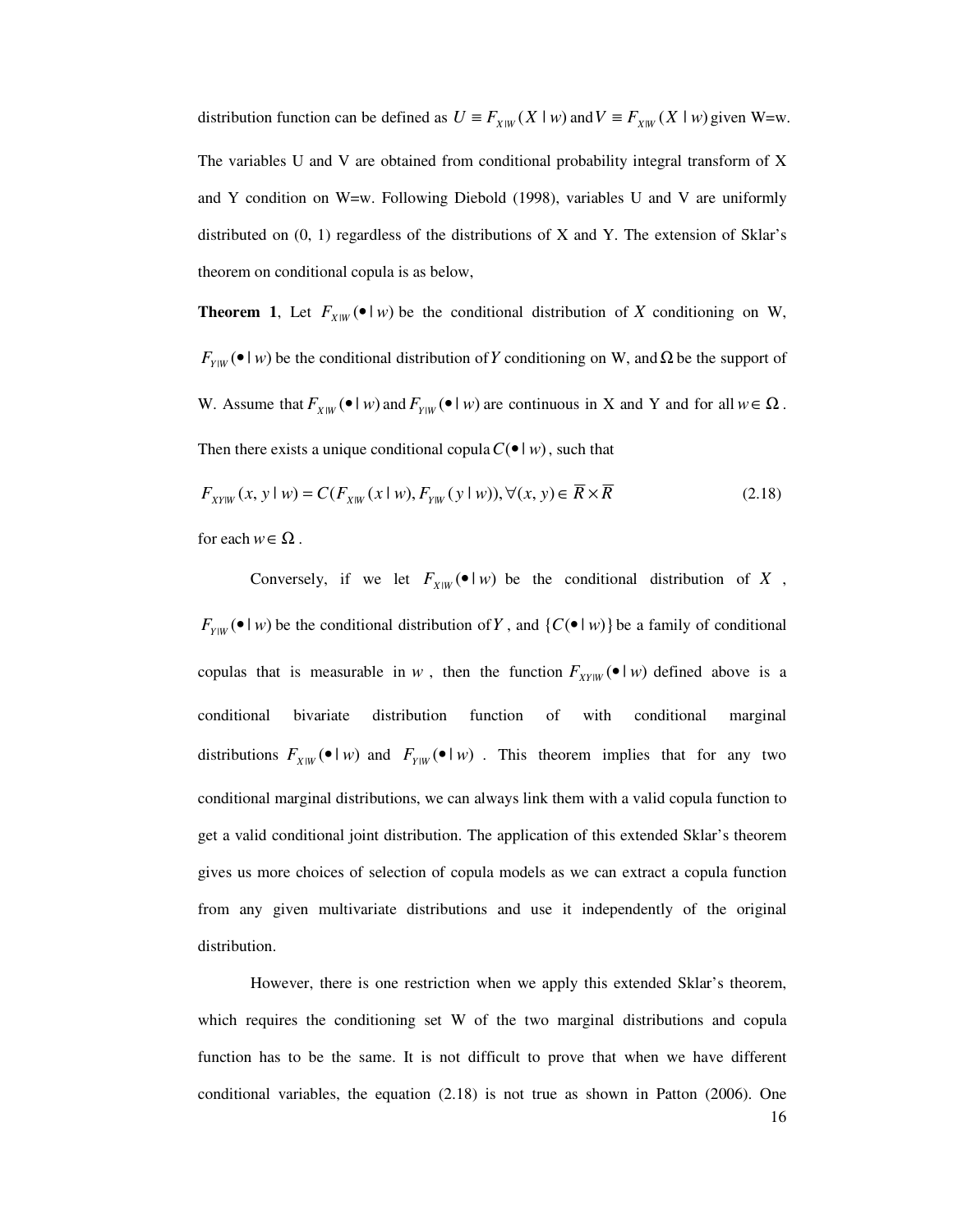situation that (2.18) can hold is when the condition variables of X and Y are independent and it is the case when the lag terms of one variable do not affect the conditional marginal distributions of the other variable.

$$
f_{XY|W}(x, y | w) = \frac{\partial F_{XY|W}(x, y | w)}{\partial x \partial y} = \frac{\partial C(u, v | w)}{\partial x \partial y}
$$
  
= 
$$
\frac{\partial F_{X|W}(x | w)}{\partial x} \times \frac{\partial F_{Y|W}(y | w)}{\partial y} \times \frac{\partial^2 C(F_{X|W}(x | w), F_{Y|W}(y | w) | w)}{\partial u \partial v},
$$
 (2.19)

So

$$
\log[f_{XYW}(x, y \mid w)] = \log \frac{\partial F_{XW}(x \mid w)}{\partial x} + \log \frac{\partial F_{YW}(y \mid w)}{\partial y} + \log \frac{\partial^2 C(F_{XW}(x \mid w), F_{YW}(y \mid w) \mid w)}{\partial u \partial v}
$$

$$
= \log f_{X|W}(x \mid w) + \log f_{YW}(y \mid w) + \log c(F_{X|W}(x \mid w), F_{YW}(y \mid w) \mid w)
$$
(2.20)

Some literatures have reported that unconditional copula models are not able to capture the asymmetric property of exchange returns, thus two conditional copula models are presented here, namely, the time varying normal and time varying symmetrised Joe-Clayton copula.

(1) Time varying normal copula: In order to capture the possible change in time variation and dependence level of the conditional copula, we have two main approaches. One is by allowing switching of regimes in function forms of copula, as in Rodriguez (2007) and Chollete (2008). And the alternative is to allow time variation in parameters of certain copula forms as in Patton (2006). Here we follow the time varying model as Patton proposed, given

$$
C(u, v; \theta) = \Phi_G(\Phi^{-1}(u), \Phi^{-1}(v); \theta)
$$
  
= 
$$
\int_{-\infty}^{\Phi^{-1}(u)} \int_{-\infty}^{\Phi^{-1}(v)} \frac{1}{2\pi (1 - \theta^2)^{1/2}} \times {\frac{-(s^2 - 2\theta st + t^2)}{2(1 - \theta^2)}} ds dt
$$
 (2.21)

here we let the dependence parameter  $\theta$  to be time varying,

$$
\theta_{t} = \widetilde{\Lambda}(c + \beta \cdot \theta_{t-1} + \alpha \cdot \frac{1}{10} \sum_{j=1}^{10} (\Phi^{-1}(u_{t-j}) \cdot \Phi^{-1}(v_{t-j})),
$$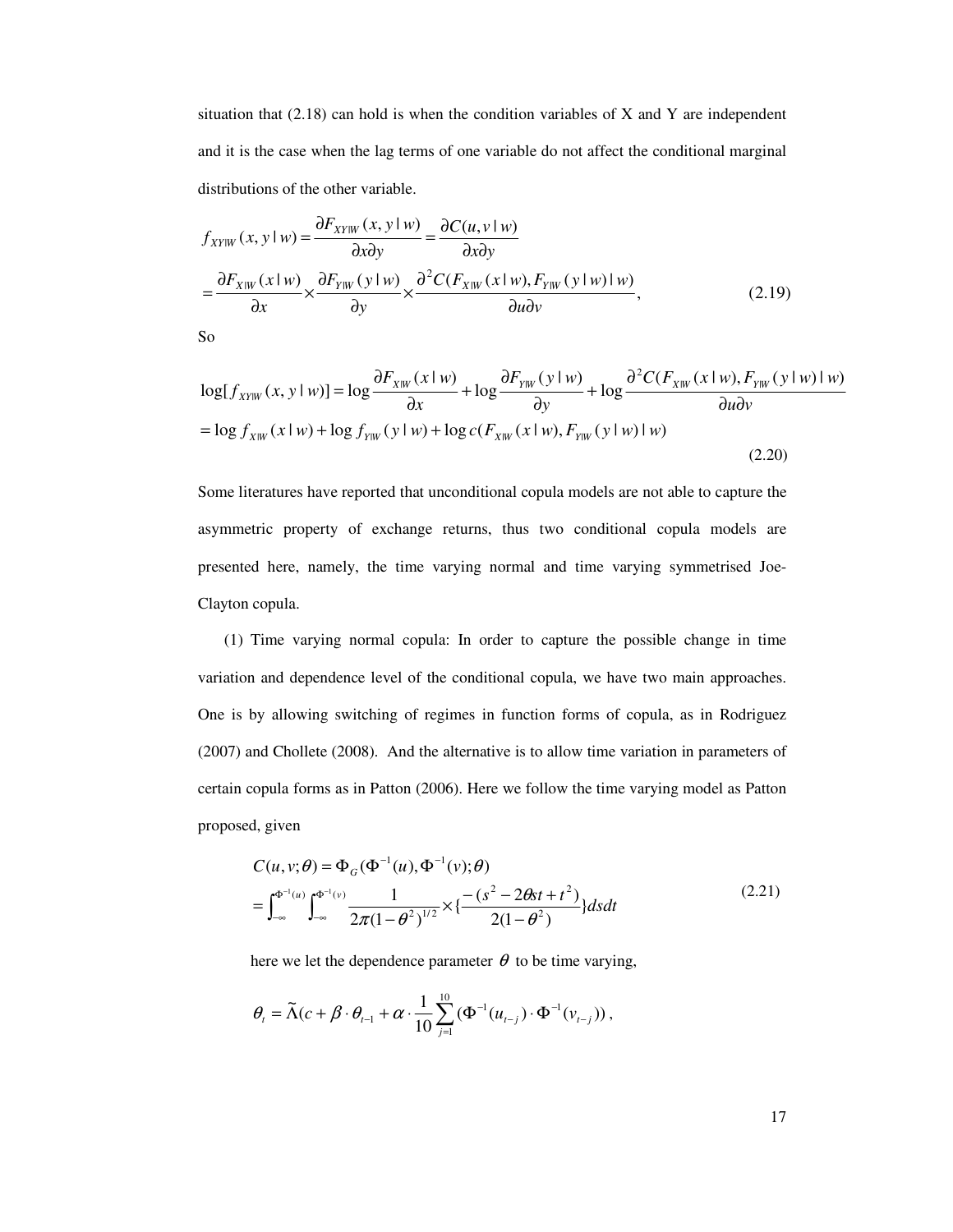which is a similar form to ARMA(1.10) process. The modified logistic transformation function which follows

$$
\tilde{\Lambda}(x) = \frac{1}{(1 - e^{-x})(1 + e^{-x})}
$$
\n(2.22)

is used to keep  $\theta$ , lies between [-1, 1] all the time.

(2) Time varying SJC copula: Using SJC model, we relate the dependence relation to upper and lower tail dependence which are denoted as  $\tau^U$  and  $\tau^L$  respectively. If we allow them to be time varying, it may capture the possible change in the tail dependence over time. The following is the model proposed by Patton (2006),

$$
\tau_t^U = \Lambda(c_U + \beta_U \tau_{t-1}^U + \alpha_U \cdot \frac{1}{10} \sum_{j=1}^{10} |u_{t-j} - v_{t-j}|)
$$
  

$$
\tau_t^L = \Lambda(c_L + \beta_L \tau_{t-1}^L + \alpha_L \cdot \frac{1}{10} \sum_{j=1}^{10} |u_{t-j} - v_{t-j}|)
$$

Where

$$
\Lambda(x) = \frac{1}{1 + e^{-x}}
$$
\n(2.23)

is the logistic transformation function which can keep  $\tau_t^U$  and  $\tau_t^L$  within interval (0,1) at all

#### time. **2.5 Dependence measurement**

Asymmetric dependence of financial data is very important and often observed, thus we will also look into some dependence measures such as Exceedance Correlation, Quantile dependence and tail dependence which can help us find evidence of the asymmetric property of dependence on exchange rates data. Under financial context, more attention has been directed at the extreme events, i.e. the correlation between extreme values in distributions. Exceedance correlation, proposed by Longin & Solnik (2001), Ang & Chen (2002), is able to capture the quality of the dependence of two random variables at extreme values. The lower exceedance correlation is defined as

$$
Corr(x, y \mid x < \alpha, y < \beta),
$$

18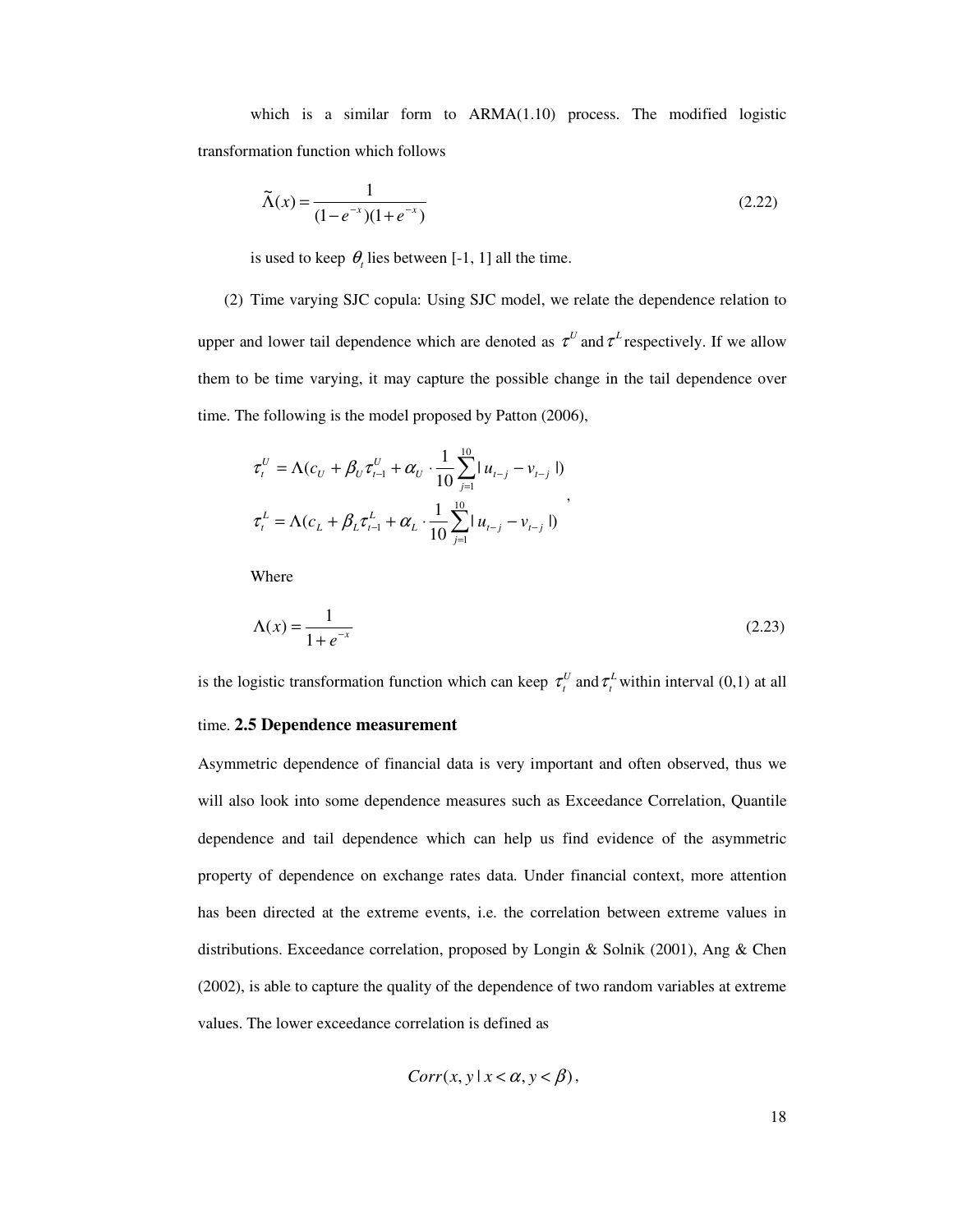It captures the dependence when two variables of x and y are below some threshold values. Quantile dependence, which is also used to measure the dependence on extreme values, is defined using the form as followed, given two random variables X and Y with CDF  $F<sub>X</sub>$  and FY,

$$
P(Y < F_Y^{-1}(\partial) \mid X < F_X^{-1}(\partial))\,.
$$

Whenever this probability is greater than zero, we can find the quantile dependence for different quantile thresholds  $\partial$ . Tail dependence is defined based on the definition of quantile dependence and it represents the correlation between two series to the extreme of both ends of the distribution. The lower and upper tail dependence are defined as,

$$
\lambda_{L} = \lim_{\partial \to 0^{+}} [P(Y < F_{Y}^{-1}(\partial) \mid X < F_{X}^{-1}(\partial))] = \lim_{u \to 0^{+}} C(u, u) / u,
$$

$$
\lambda_{\scriptscriptstyle U}=\lim_{\partial\to 1^-}\left[P(Y>F_{\scriptscriptstyle Y}^{-1}(\partial)\mid X>F_{\scriptscriptstyle X}^{-1}(\partial))\right]=\lim_{u\to 1^-}\left(1-2u+C(u,u)\right)/(1-u)\cdot
$$

The tail dependence is referred to the probability that two currencies of interest move upward (depreciation) or downward (appreciation) at the same time, as we are using direct quote (home currency/USD) for the exchange rates here.

# *2.5.1 Structural change test*

By using conditional copula models, we want to capture the asymmetric dependence structure amongst those exchange rates data. For the sake of verification and comparison, we will also apply the structural change tests proposed by Andrew & Ploberger (1994), and Bai and Perron (2003). Andrew and Ploberger's test is a single break test while Bai and Perron's test is a multi break tests. Both methods track the changes in the parameters of regression models. The asymptotic P-value which is presented in Hansen (1997) of Andrew & Ploberger method will be reported in the later chapter. The null hypothesis that there is no structural change in the parameters will be tested. In the Bai and Perron test, the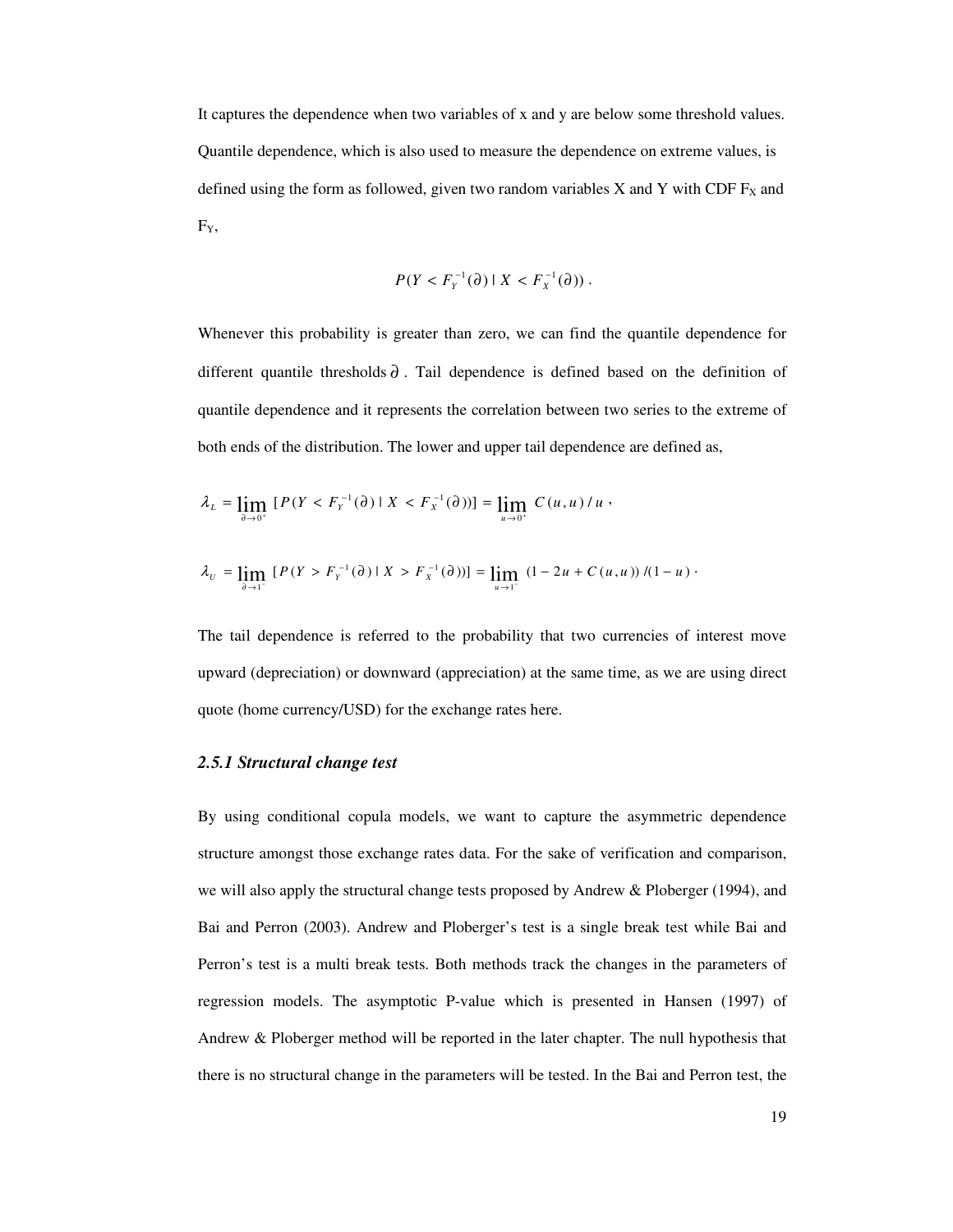sequential procedure to identify the location of breaks, Dmax test on hypothesis that no breaks against unknown number of breaks and  $F_t(m+/m)$  test on the existence of m+1 structure break again m breaks will also be reported.

#### **3. Empirical Results**

#### **3.1 Data**

In order to identify the possible change of dependence structure during Asian financial crisis around year 1997, the data sample is confined to the period from  $3<sup>rd</sup>$  Jan 1994 to 31<sup>st</sup> Dec 2004. The data set is downloaded from DATASTREAM, containing 2870 daily exchange rates of five currencies against US dollars, i.e. SGD-USD, JPY-USD, KRW-USD, THB-USD, and IDR-USD. Those countries are identified to be most severely affected by the crisis. We assess the features of the series before estimation. Figure 1 reports the volatility of the daily exchange rates.

As can be seen from Figure 1, there are obvious deviations from a normal level since the Asian financial crisis begun in July 1997. Before 1997, Thai Baht was pegged to USD which explains the low volatility of data. In the same period, some empirical studies suggest that Indonesia central bank also controlled rupiah against USD to maintain the competitiveness. In Japan, after the huge appreciation period against USD from early 80s to early 90s, Yen came through a relative quiet period before the Asian Financial Crisis. However, for Singapore and South Korea case, there is no obvious change after the crisis in mean and variance relative to other countries. We use Augmented Dickey-Fuller methods to test for the existence of unit roots, and found all five P-values are almost zero, thereby rejecting the null hypothesis that there exists a unit root. Thus all the 5 series are weak stationary series and this is a necessary condition for applying the structural change test by Andrews and Ploberger (1994) to identify the date that structural change occurs.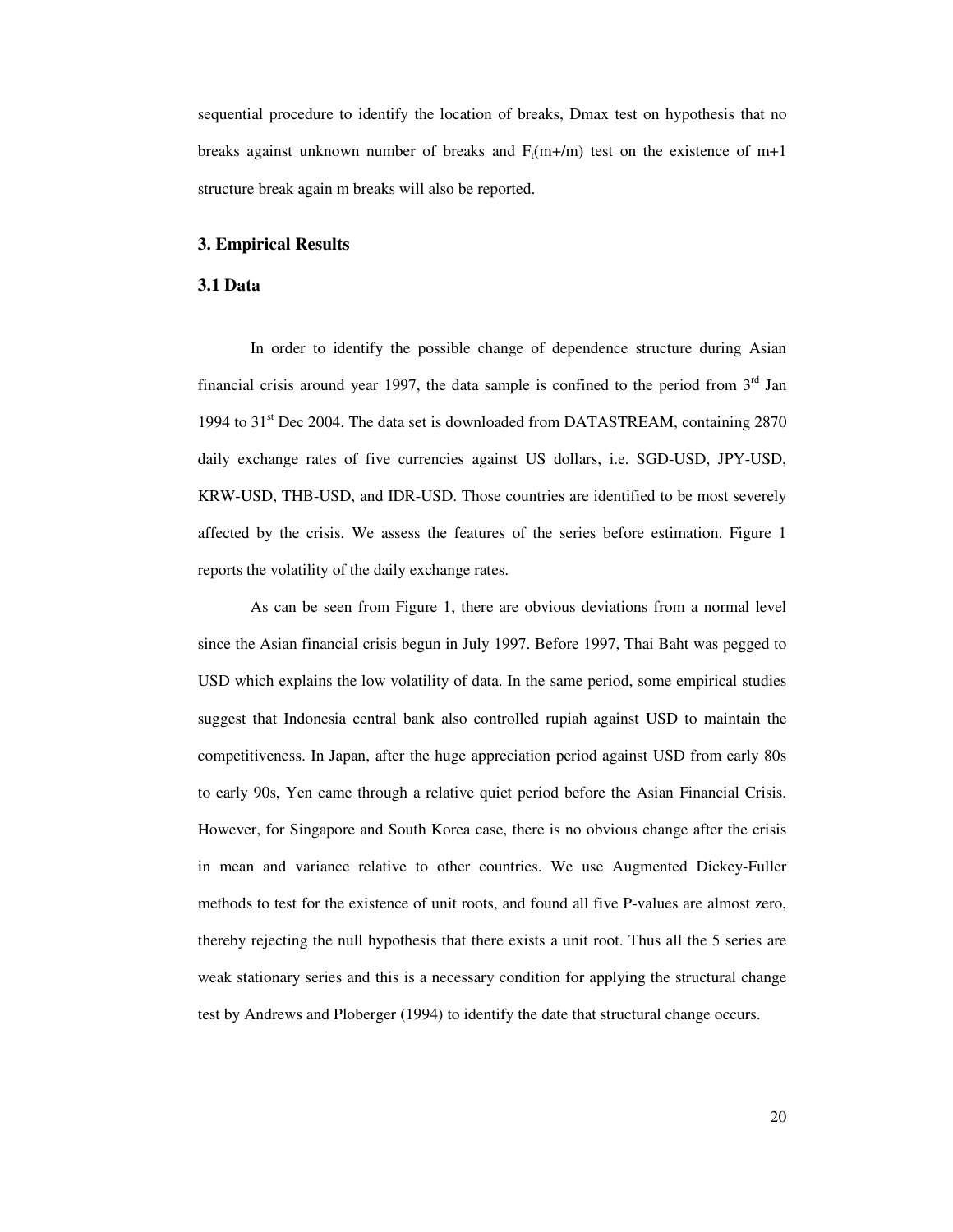#### **Figure 1, log difference of exchanges to USD (1994 ~2004)**



Table 1 shows key descriptive statistics of the data. Jarque-Bera test strongly rejects the normality of the data and all five series exhibit excess kurtosis. In order to have a clearer view of what has been changed before and after crisis, the data will be cut into two sub samples with a reasonable expansion of data in each to get a larger group of observations. The pre-crisis data of 1400 observations ranges from  $2<sup>nd</sup>$  Sep 1991 to 10<sup>th</sup> Jan 1997 and the post crisis data contains 1400 observations from  $14<sup>th</sup>$  Oct 1998 to  $24<sup>th</sup>$  Feb 2004. This partition is presumed by fitting the data into copula models by which location of the break is roughly known. Tables 2 and 3 present the descriptive statistics of these two data series.

|         | SGD      | <b>JPY</b> | <b>KRW</b>  | <b>THB</b> | <b>IDR</b> |
|---------|----------|------------|-------------|------------|------------|
| Mean    | 0.000282 | 0.003746   | $-0.001277$ | 0.006384   | 0.022466   |
| Median  | 0.000000 | 0.000000   | 0.000000    | 0.000000   | 0.000000   |
| Maximum | .480000  | 5.920000   | 1.720000    | 7.410000   | 13.70000   |

**Table 1: Statistics of the whole data set**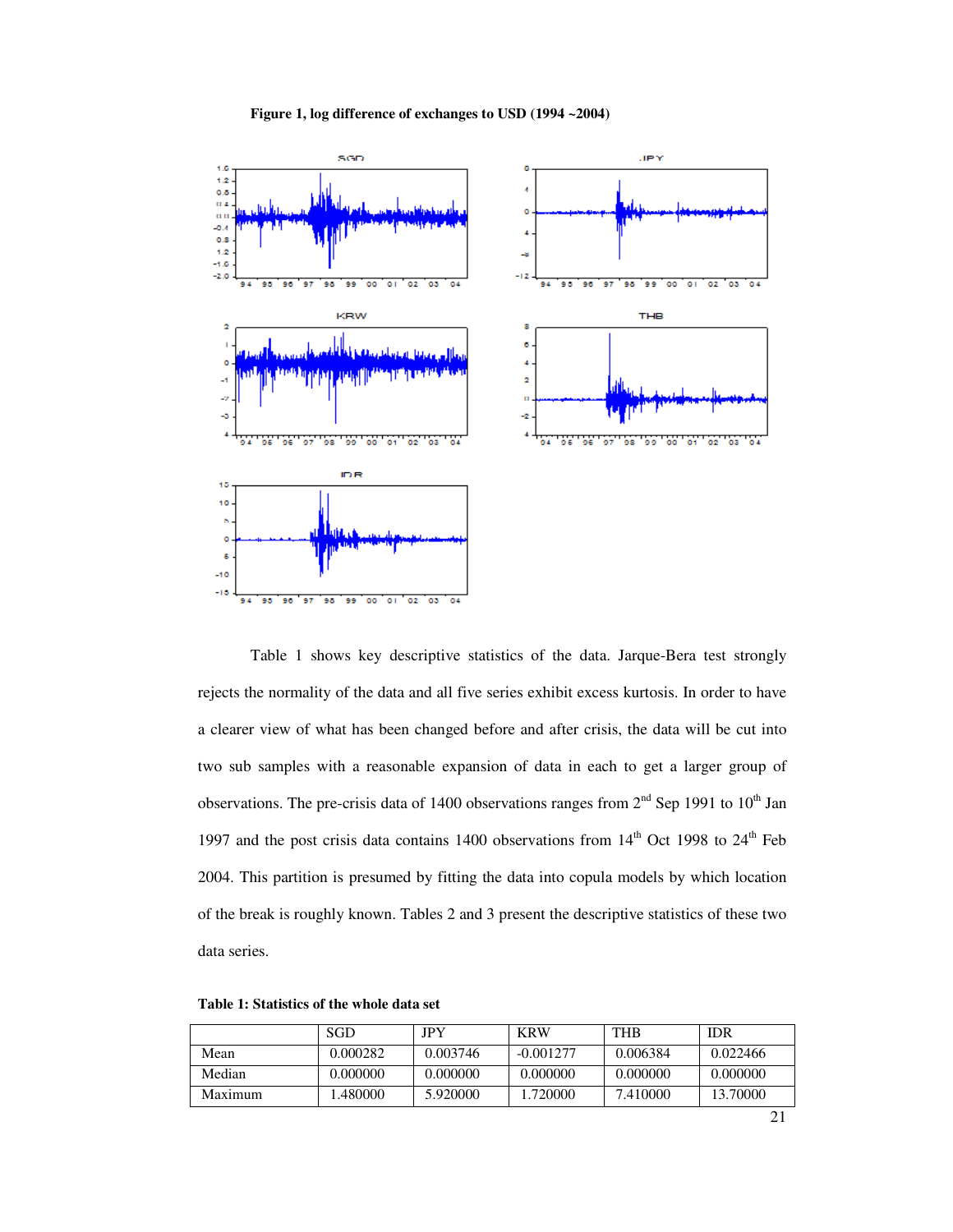| Minimum             | $-1.720000$ | $-8.760000$ | $-3.340000$ | $-2.680000$ | $-10.30000$ |
|---------------------|-------------|-------------|-------------|-------------|-------------|
| Std. Dev.           | 0.165779    | 0.425882    | 0.315054    | 0.327796    | 0.927596    |
| <b>Skewness</b>     | $-0.650984$ | $-1.264123$ | $-0.937820$ | 3.682000    | 2.419196    |
| <b>Kurtosis</b>     | 19.62365    | 109.7226    | 11.95405    | 108.4277    | 70.65689    |
| Jarque-Bera         | 33249.04    | 1362785.    | 10008.30    | 1335654.    | 550186.8    |
| Probability         | 0.000000    | 0.000000    | 0.000000    | 0.000000    | 0.000000    |
| <b>Sum</b>          | 0.809713    | 10.75111    | $-3.665970$ | 18.32196    | 64.47739    |
| Sum Sq. Dev.        | 78.84802    | 520.3654    | 284,7745    | 308.2748    | 2468.587    |
| <b>Observations</b> | 2870        | 2870        | 2870        | 2870        | 2870        |

# **Table 2: statistics of the pre-crisis period**

| Table 2             | <b>SGD</b>  | <b>JPY</b>  | <b>SKW</b>  | <b>THB</b>  | <b>IDR</b>  |
|---------------------|-------------|-------------|-------------|-------------|-------------|
| Mean                | $-0.006248$ | 0.004513    | $-0.005095$ | $-9.67E-05$ | 0.005770    |
| Median              | 0.000000    | 0.000000    | 0.000000    | 0.000000    | 0.000000    |
| Maximum             | 0.589584    | 1.950852    | 1.797625    | 0.379751    | 0.639419    |
| Minimum             | $-0.977211$ | $-1.711598$ | $-2.355228$ | $-0.568389$ | $-0.338769$ |
| Std. Dev.           | 0.105525    | 0.125175    | 0.293003    | 0.050343    | 0.055325    |
| <b>Skewness</b>     | $-0.574818$ | 1.482744    | $-0.700633$ | $-0.393715$ | 3.090625    |
| Kurtosis            | 12.56803    | 83.04216    | 11.59123    | 23.81487    | 39.51802    |
| Jarque-Bera         | 5417.355    | 374240.0    | 4420.083    | 25309.59    | 80020.11    |
| Probability         | 0.000000    | 0.000000    | 0.000000    | 0.000000    | 0.000000    |
| Sum                 | $-8.747321$ | 6.317676    | $-7.132873$ | $-0.135347$ | 8.078585    |
| Sum Sq. Dev.        | 15.57859    | 21.92066    | 120.1053    | 3.545621    | 4.282198    |
| <b>Observations</b> | 1400        | 1400        | 1400        | 1400        | 1400        |

# **Table 3: statistics of the post-crisis period**

|                     | <b>SGD</b>  | <b>JPY</b>  | <b>SKW</b>  | <b>THB</b>  | <b>IDR</b>  |
|---------------------|-------------|-------------|-------------|-------------|-------------|
| Mean                | 0.001147    | $-0.004287$ | $-0.002930$ | 0.000797    | $-0.001963$ |
| Median              | 0.000000    | $-0.001887$ | $-0.004048$ | 0.000000    | 0.000000    |
| Maximum             | 0.768405    | 1.882332    | 1.717245    | 1.397850    | 3.420768    |
| Minimum             | $-0.807977$ | $-1.769776$ | $-1.237526$ | $-1.447327$ | $-3.901245$ |
| Std. Dev.           | 0.125029    | 0.236423    | 0.287067    | 0.193913    | 0.560325    |
| <b>Skewness</b>     | $-0.062406$ | 0.247429    | 0.018834    | 0.179232    | $-0.178023$ |
| <b>Kurtosis</b>     | 7.344254    | 12.66043    | 5.641693    | 16.28776    | 12.45391    |
| Jarque-Bera         | 1101.807    | 5458.177    | 407.1645    | 10307.10    | 5221.016    |
| Probability         | 0.000000    | 0.000000    | 0.000000    | 0.000000    | 0.000000    |
| Sum                 | 1.606374    | $-6.002180$ | $-4.101678$ | 1.116443    | $-2.748864$ |
| Sum Sq. Dev.        | 21.86954    | 78.19801    | 115.2883    | 52.60531    | 439.2352    |
| <b>Observations</b> | 1400        | 1400        | 1400        | 1400        | 1400        |

# **Table 4: pair wise correlations among 5 currencies**

|            | PreCrisis period<br>$(2nd$ Sep 1991 to 10 <sup>th</sup> Jan 1997) |      |            |      | PostCrisis period<br>$(14^{\text{th}} \text{ Oct } 1998 \text{ to } 24^{\text{th}} \text{ Feb } 2004)$ |      |      |            |            |            |
|------------|-------------------------------------------------------------------|------|------------|------|--------------------------------------------------------------------------------------------------------|------|------|------------|------------|------------|
|            | SGD                                                               | JPY  | <b>SKW</b> | THB  | IDR                                                                                                    | SGD  | JPY  | <b>SKW</b> | <b>THB</b> | <b>IDR</b> |
| SGD        | .00                                                               | 0.04 | 0.46       | 0.28 | 0.08                                                                                                   | 1.00 | 0.21 | 0.46       | 0.42       | 0.20       |
| <b>JPY</b> | 0.04                                                              | 1.00 | 0.05       | 0.03 | 0.04                                                                                                   | 0.21 | 1.00 | 0.20       | 0.30       | 0.11       |
| <b>SKW</b> | 0.46                                                              | 0.05 | 1.00       | 0.31 | 0.00                                                                                                   | 0.46 | 0.20 | .00        | 0.25       | 0.06       |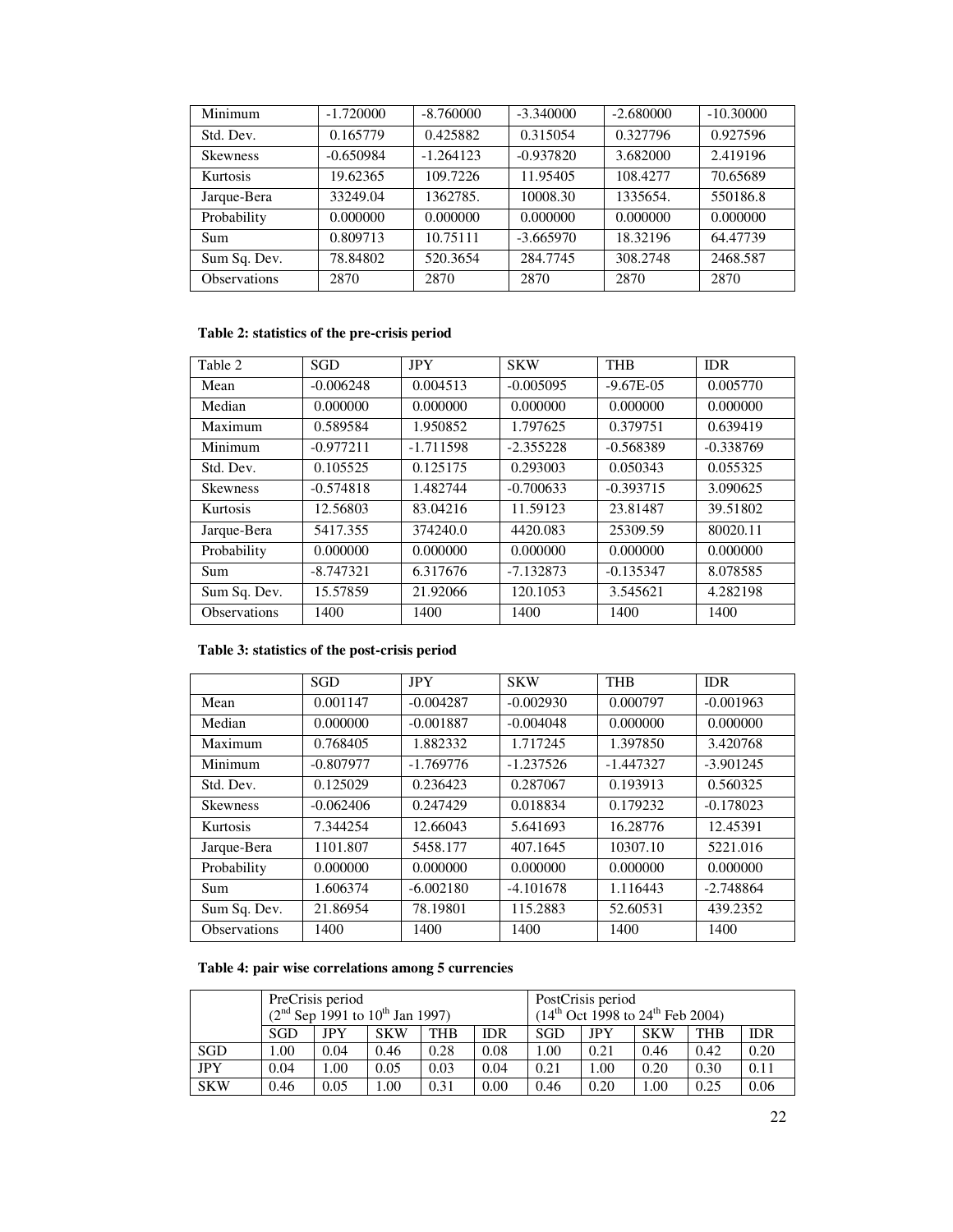| <b>THB</b> | 0.28 | 0.03 | 0.31 | 00.1 | 0.12 | 0.42 | 0.30 | 0.25 | 00.1 | 0.24 |
|------------|------|------|------|------|------|------|------|------|------|------|
| <b>IDR</b> |      |      |      |      |      |      |      |      |      |      |
|            | 0.08 | 0.04 | 0.00 | 0.12 | 00.1 | 0.20 | 0.11 | 0.06 | 0.24 | 1.00 |

Table 4 presents the pair wise correlation coefficient between any combinations of the five exchange rates. There is an obvious rise in every correlation after the crisis, which is consistent with our intuition that there is a rise in dependence between different currency exchange rates when the economic situation is getting worse.

We have applied the empirical CDF to copula models. After the probability integral transformation is done, uniformly distributed data are obtained for each exchange rate series. We then apply the Kolmogorov-Smirnov test to testing the similarity of density specification of U and V (data after integral probability transformation) to the standardized uniform distribution. The test statistics show that the p-value is close to 1 in each case, which strongly supports the null hypothesis that the data set after being transformed has a uniform distribution on (0,1).

#### **3.2 Results of unconditional copula modelling**

Once we manage to transfer the data required for copula, we are ready to estimate the proper model for each pair of margins as we are only considering the bivariate copula models here. In this case, we will examine a total of 10 combinations from the currencies data. Among eight stated unconditional copula models, we ranked them for each case according to the magnitude of the copula likelihood. The tables below summarizing the results from exceedance correlation, quantile distribution and parameter estimations for all copula models of interest will be presented as followed. Due to space limitation, we will not report the results but make them available upon request.

The results show that, for all the 10 cases, student t copula is dominating unconditional copula models according to AIC and BIC scores except for two cases where Plackett copula is more preferred according to BIC scores. Although, the exceedance correlation shows some level of asymmetry in some cases between lower and higher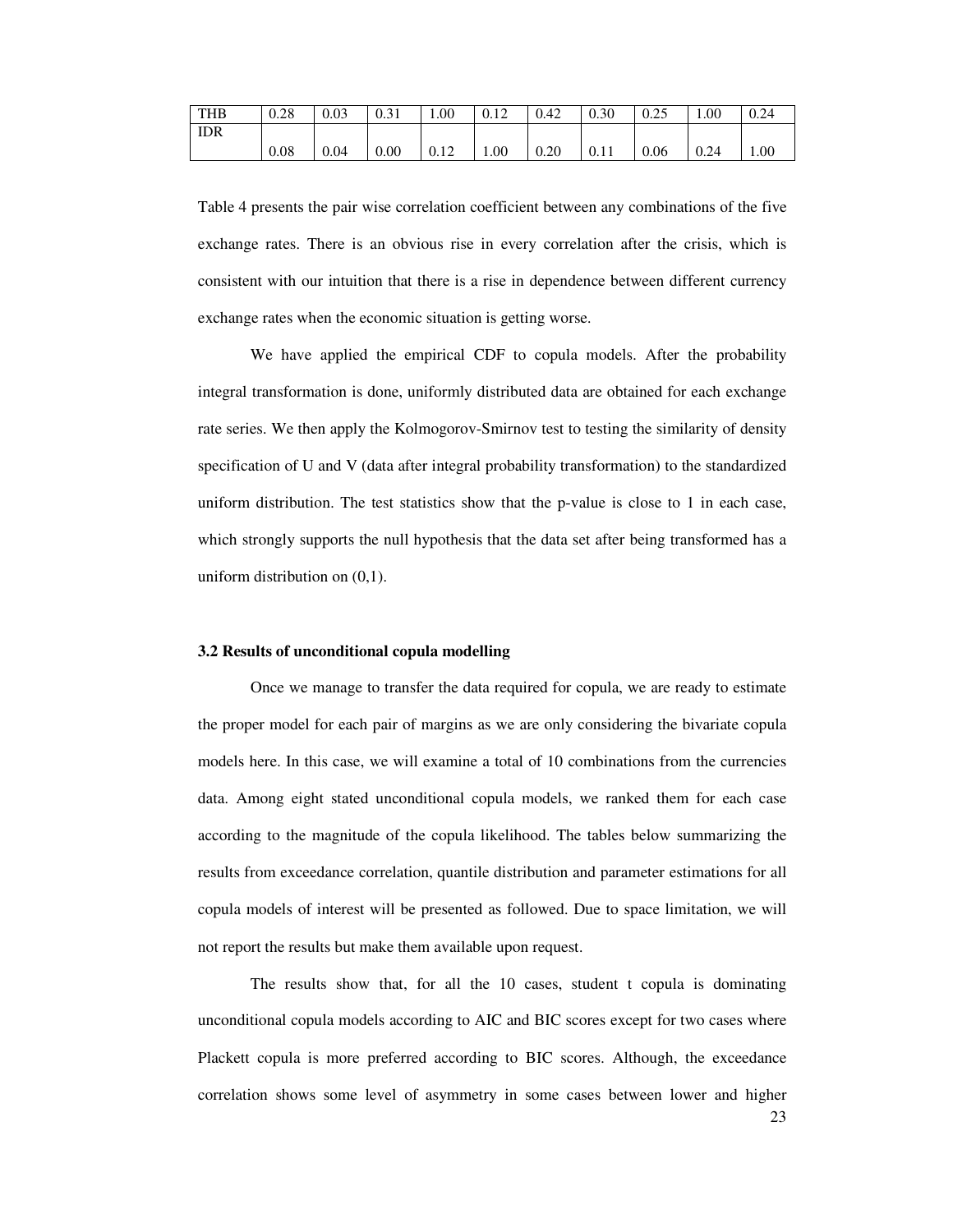quantile dependence, student t copula as a symmetric mode still beats the asymmetric models that we expect to perform better like Clayton, Rotated Clayton, and Symmetrised Joe-Clayton copula models.

Actually our calibration result is not totally a surprise. Some studies on student t distribution show it is a reasonable fit to conditional daily exchange rates, as in Bollerslev (1987). Thus, it seems that the multivariate student t distribution would be a good candidate to model the bivariate exchange rates data. However, the difficulty in applying the bivariate student t distribution is that both exchange rates need to have the same degree of freedom which is not always the case in empirical research. Student t copula obtained from multivariate student t distribution, on the other hand, has weak restrictions on marginal densities with which we can join any two marginal densities together with student t copula to find a reasonable estimation of multivariate distribution.

As observed by Breymann et al. (2003), for the empirical fit of financial data, student T model does a better job than Gaussian copula or normal copula, as it can capture the property of dependence at the extreme values which is considered very important for the analysis of financial data. Also fatness of tails can be calibrated by using the student t copula.

# **3.3 Structure break at Asian Financial Crisis**

However, there is time when unconditional model is not perfect to describe the data. For example, to investigate the property of data during a crisis, it is necessary to check for possible structure breaks first and unconditional models are not good choices including student t model. As showed in Patton (2006), this is when conditional models have their appearance, to identify the point of time where changes of dependence structure, the dependence level and structure dynamics take place.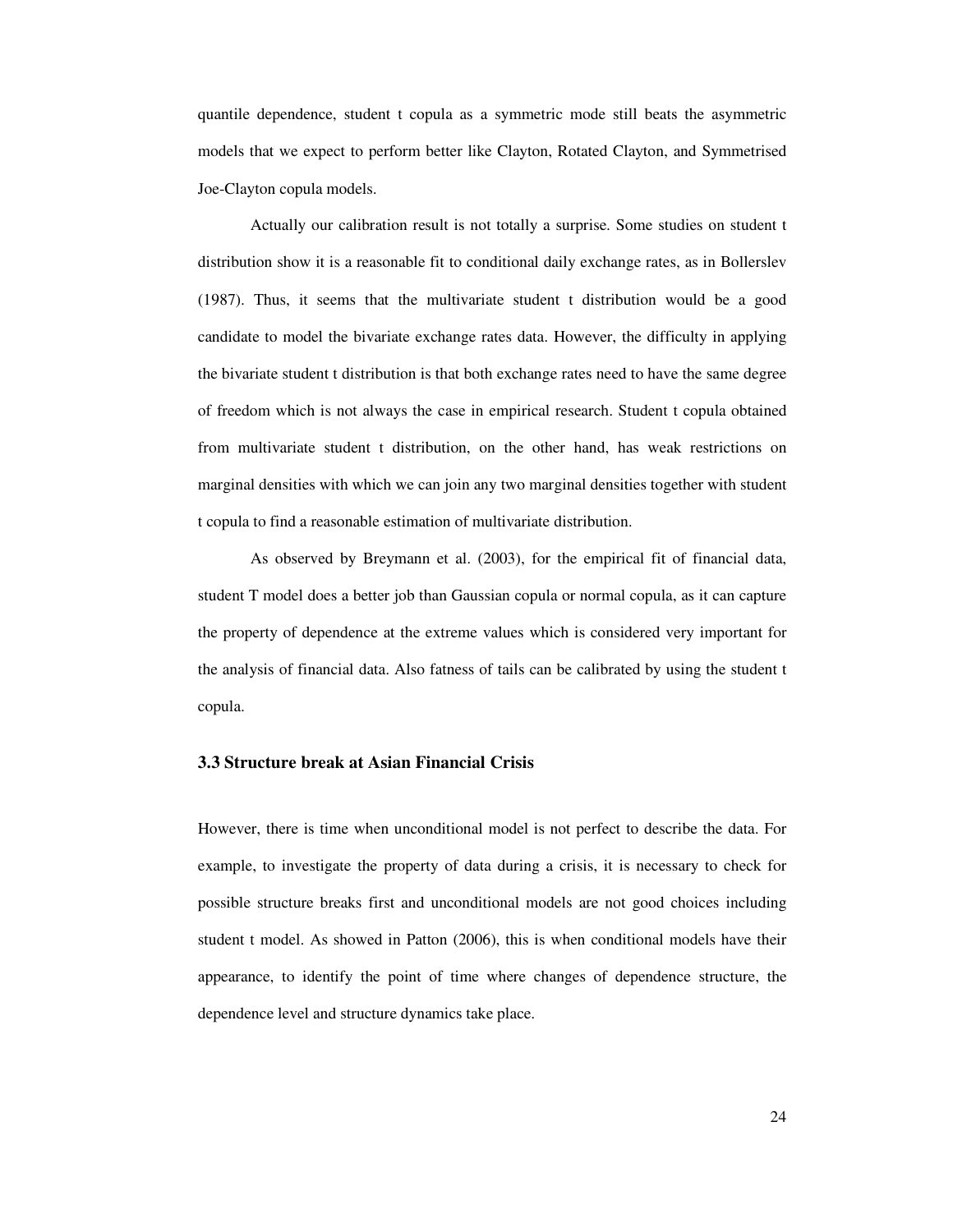| Time varying normal<br>Copula | Constant  | $\alpha$  | ß         | Loglikelihood |
|-------------------------------|-----------|-----------|-----------|---------------|
| <b>SGD and JPY</b>            | 0.0575    | $-0.0192$ | 1.7234    | 43.8869       |
|                               | (0.001)   | (0.0003)  | (0.0054)  |               |
| <b>SGD and SKW</b>            | $-0.0435$ | $-0.0205$ | 2.3043    | 383.0047      |
|                               | (0.2292)  | (0.0373)  | (0.9685)  |               |
| <b>SGD and THB</b>            | 0.3466    | $-0.0667$ | 1.5524    | 358.7756      |
|                               | (0.0038)  | (0.0006)  | (0.0072)  |               |
| <b>SGD and IDR</b>            | 0.6622    | $-0.0283$ | $-0.1294$ | 127.6949      |
|                               | (0.0056)  | (0.0007)  | (0.0185)  |               |
| <b>JPY</b> and SKW            | 0.4852    | 0.2765    | $-1.4217$ | 37.5035       |
|                               | (0.0024)  | (0.0022)  | (0.0151)  |               |
| <b>JPY</b> and THB            | 0.4367    | $-0.0599$ | 0.3798    | 88.7508       |
|                               | (0.0098)  | (0.0014)  | (0.0375)  |               |
| <b>JPY</b> and <b>IDR</b>     | 0.2408    | $-0.0179$ | 0.3692    | 29.315        |
|                               | (0.0072)  | (0.0009)  | (0.0491)  |               |
| <b>SKW and THB</b>            | 0.1748    | $-0.0392$ | 1.528     | 132.1248      |
|                               | (0.0028)  | (0.0005)  | (0.009)   |               |
| <b>SKW</b> and <b>IDR</b>     | 0.3459    | 0.1661    | $-1.6239$ | 17.483        |
|                               | (0.002)   | (0.0017)  | (0.0167)  |               |
| <b>THB and IDR</b>            | 0.0816    | $-0.017$  | 1.8916    | 179,0109      |
|                               | (0.0012)  | (0.0002)  | (0.0031)  |               |

**Table 6: estimated parameters from time varying normal copula**

\*It shows all of our estimators are significant in 5% confidence interval.

As can be seen from Table 6, for all the cases, the time varying dependence parameters are always greater than zero which suggests the crisis was dragging down the Asian economies and no country among these five could survive at that time. To further convince ourselves, we apply a structure change test proposed by Andrews and Ploberger (1994) to locate the date of structure change by looking at the change of parameters in a regression. The results show that in nine out of ten cases, the null hypothesis that there is no sign of structure change can be rejected at 10% level. The only combination that we are unable to reject the null hypothesis is between South Korea Won and Thailand Baht. The dates of estimated structure change are different among different models but mostly are within 1000 to 1300 daily intervals which are consistent to our expectation. By this method, only one specific date can be found even the actual period may be more accurate to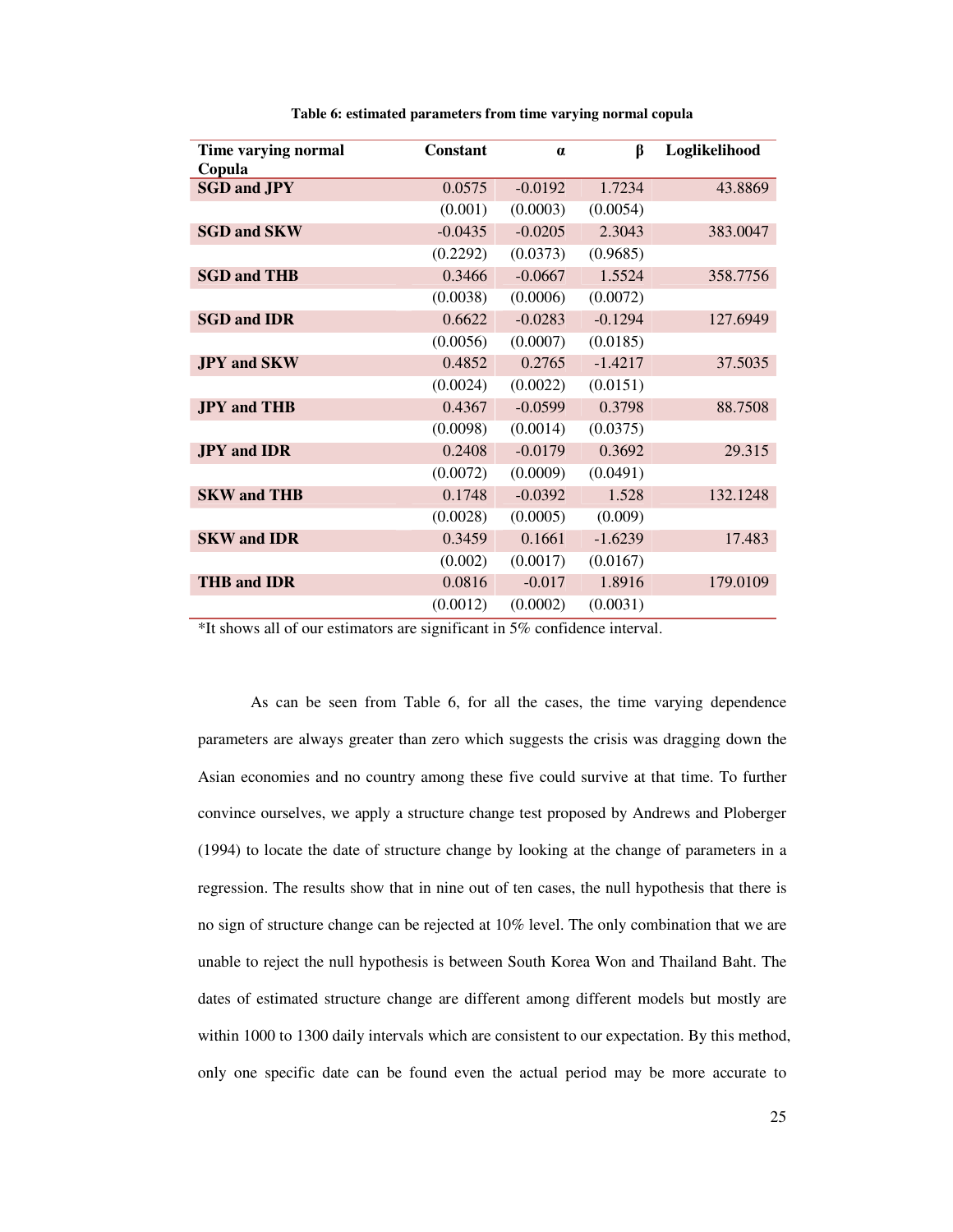describe the structure change for this financial crisis. But it provides evidence of the structure break during the Asian financial crisis.

## **3.4 Dominating tails**

With the help of time varying SJC models, we are able to depict the difference of upper and lower tail dependence. This difference is zero when the exchange rates exhibit symmetric structure and nonzero when the dependence structure is asymmetric. As can be seen from Table 7, the result of conditional difference of the tail dependence show the change before and after the crisis. If the change sigh is <0, it means the lower dependence is dominating the upper tail dependence with frequency which represents the percentage of the total days in each period. This shows that the government at this point of time tends to pay more attention to price stabilization. If the change is positive sign (>0), it shows that upper dependence is the dominating tail, and the government tends to focus on the policy to maintain price competitiveness. With this comparison between pre-crisis and post-crisis periods, we can analyse the possible structure break from the government policy side.

| Difference of upper and lower dependence | Pre-crisis  | Frequency | Post-crisis | Frequency |
|------------------------------------------|-------------|-----------|-------------|-----------|
| SGD and JPY                              | <0          | 100%      | >0          | 85%       |
| SGD and SKW                              | >0          | 94.50%    | < 0         | 80.90%    |
| SGD and THB                              | < 0         | 87%       | >0          | 66.50%    |
| SGD and IDR                              | $\approx 0$ | 100%      | >0          | 99.80%    |
| JPY and SKW                              | <0          | 100%      | >0          | 63.90%    |
| JPY and THB                              | >0          | 100%      | >0          | 97.20%    |
| JPY and IDR                              | >0          | 100%      | < 0         | 75.70%    |
| <b>SKW</b> and THB                       | >0          | 90.20%    | >0          | 91.90%    |
| <b>SKW</b> and <b>IDR</b>                | $\approx 0$ | 100%      | <0          | 100%      |
| THB and IDR                              | >0          | 100%      | >0          | 100%      |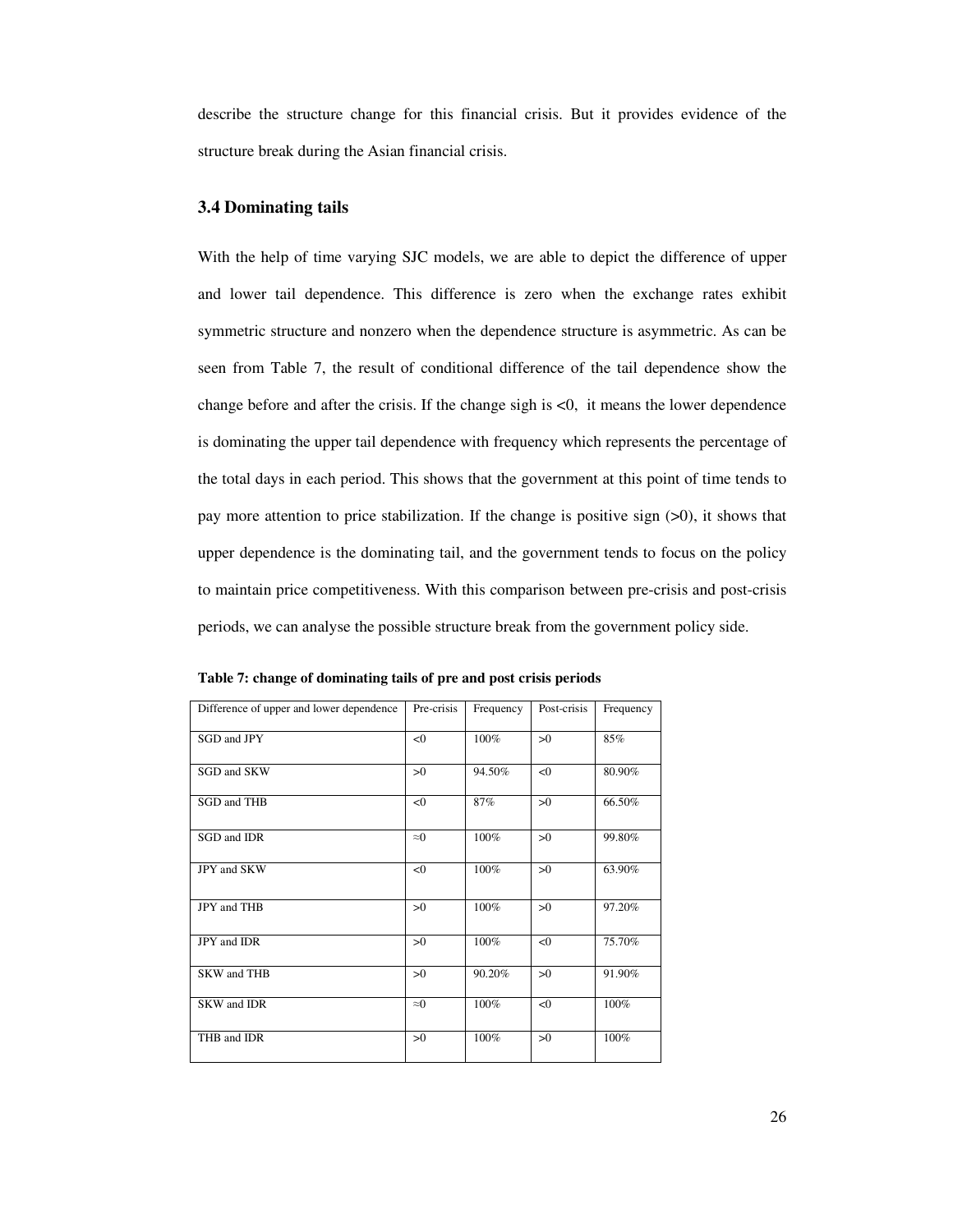The parameters of the two models have significant changes in both time varying models we used which represent dynamic changes in the dependence structure. In 9 out of 10 cases, the dependence level suggested by the constant normal which is equivalent to linear correlation increased and the conditional correlation from time varying normal model also increased. In 7 out of 10 cases, the average value of tail dependence increases after the crisis.

Through the time varying tail dependence parameters, we find that 5 out of 10 cases that in both periods, more days are found to have an asymmetric returns than symmetric returns. Apart from that, the obvious change in the structure also observed by means of changing in as the dominating tail is different in the two periods. For another 3 cases, although the tail dependence parameter would show asymmetry in the most days, there is no change in the dominating tail. In the rest 2 cases, the dependence structure changes from symmetric before the crisis to asymmetric after the crisis. Thus this can be evidence that the crisis does affect the decision of the government and the dependence structure changes.

# **4. Conclusion**

In this paper, we have studied different copula models using time series data of exchange rates from five Asian countries during the financial crisis in 1997. We obtained the most appropriately fitted unconditional copula models in terms of SIC and BIC. Under the category of unconditional copula models, the student-t distribution was found to be adequate for most pairs and our results are consistent with earlier findings. In order to study the dynamics of both nonlinear and linear dependence structures between pair of the five currencies, we adopted the time-varying normal and symmetrised Joe-Clayton copulas to capture the conditional linear correlation and conditional tail dependence. The results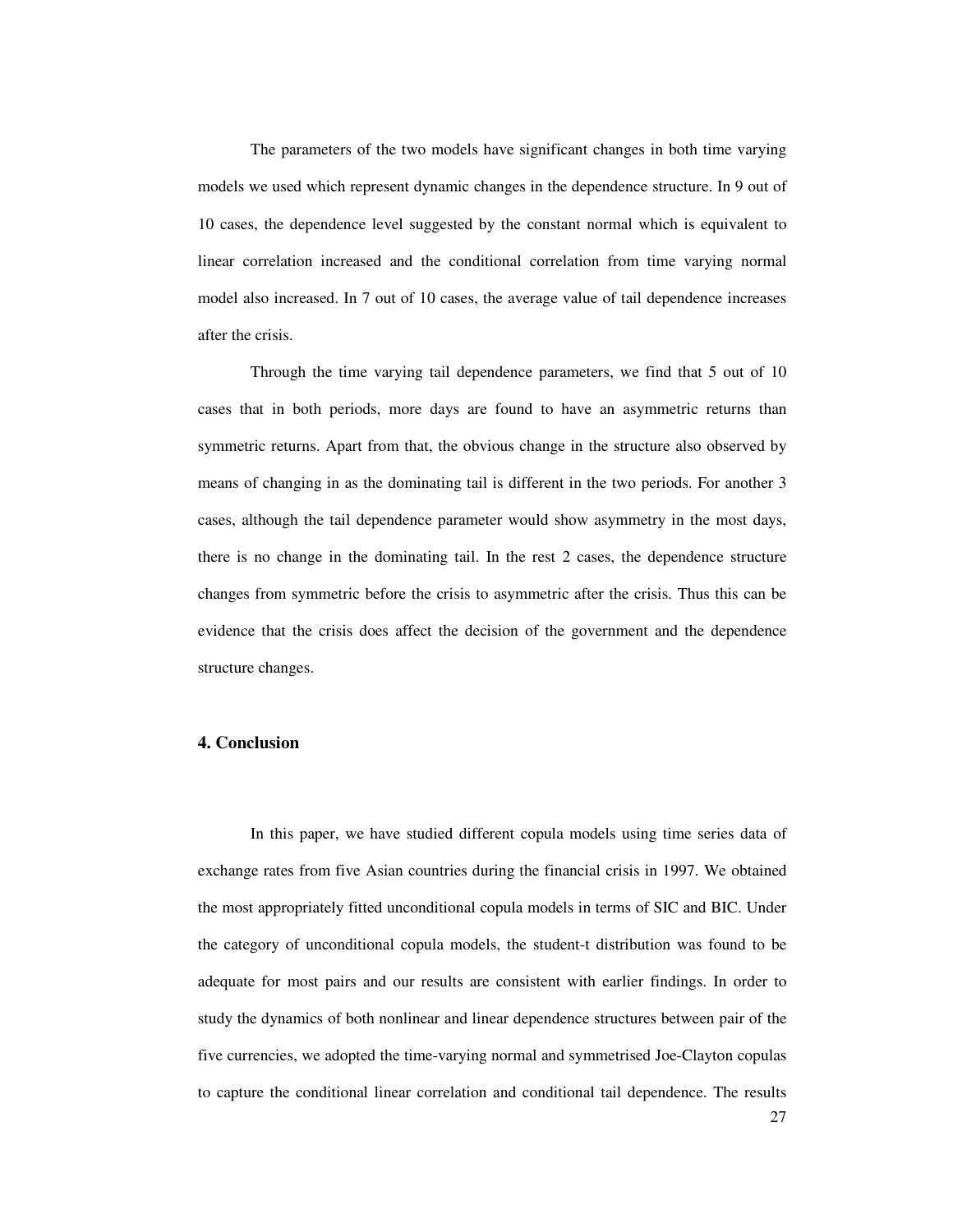showed a higher level of dependence after the crisis in most of the pairs for both conditional linear correlation and conditional tail dependence. This is consistent with findings in other literatures. And parameters of fitted models changed for each period in all of the 10 pairs. The structure break is thus identified by the change of the dependence structure indicating the period of crisis. The structural break periods identified by copula models match with those structural break points identified using Andrews & Ploberger and Bai & Perron tests.

In addition, we find that the average of the two tail dependence changed to a higher level. This shows that governments of the five countries of interest became more sensitive and alert to changes of other currencies at extreme events after the crisis. From the difference of the upper tail and lower tail dependence, the dominating tails changed for most pairs of currencies. This shows a change of policies after the crisis. A greater upper tail indicates more attention on achieving the international competitiveness of the currency while a greater lower tail indicates more emphasis on maintaining price stability.

We have also used other two methods to detect the structure breaks. Indeed, copula models are able to specify periods of breaks rather than a single break point. They are more valuable in identifying structure breaks in nonlinear dependence structures. However, our findings are confined to bivariate models. Future research should extend the study to multidimensional copula models, thereby incorporating co-movements of exchange rates among various countries.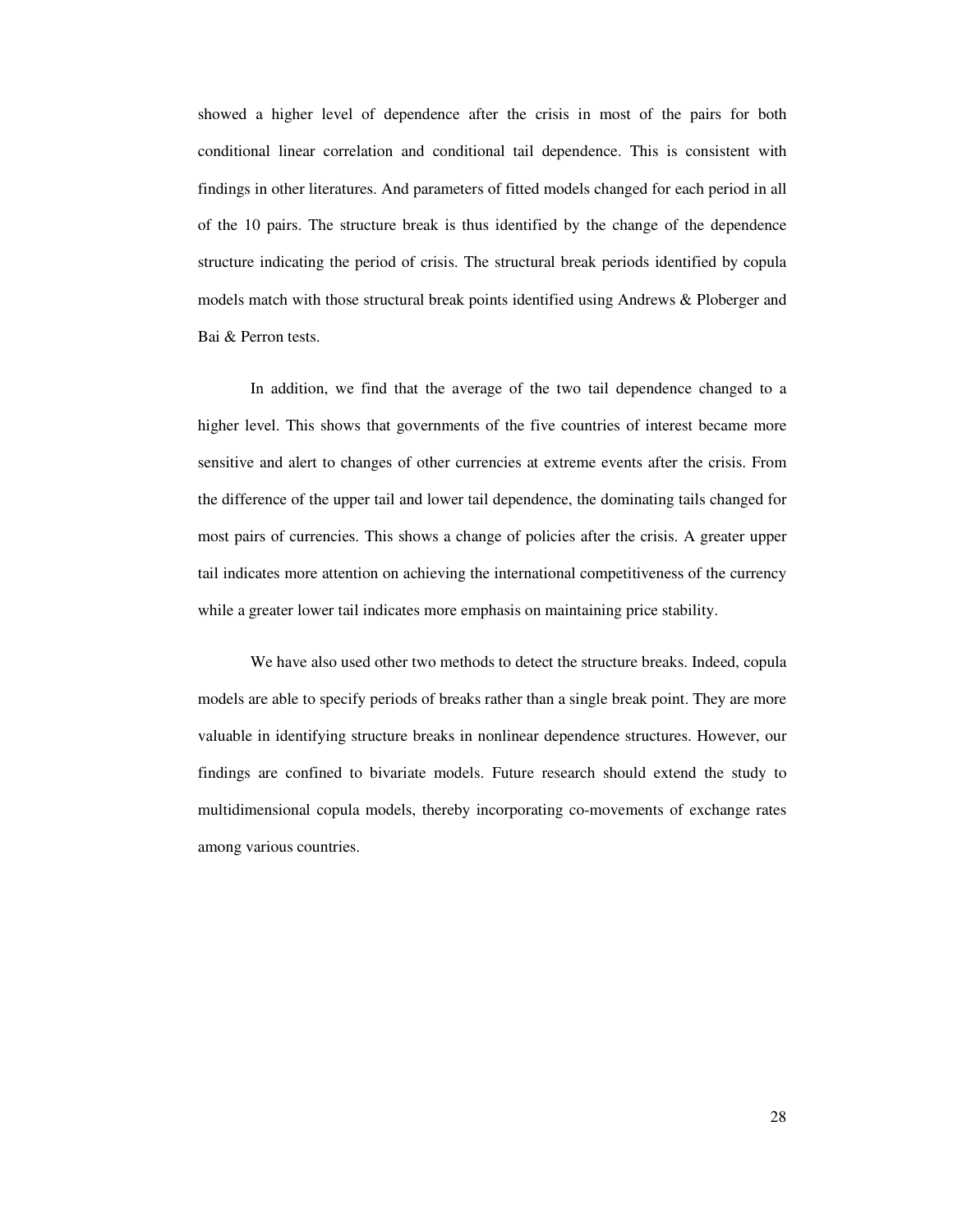# **Bibliography**

Allen, F. and Gale, D. (1999), "The Asian crisis and the process of financial contagion", Journal of Financial Regulation and Compliance, Volume 7(3), 243 – 249.

Ang, A. and Chen, J. (2002), "Asymmetric correlations of equity portfolios", Journal of Financial Economics 63(3), 443-94.

Ang, A., and Bekaert, G. (2002), "International Asset Allocation with Regime Shifts," Review of Financial Studies 15, 1137–87.

Andrews, D.W.K. and Ploberger, W. (1994), "Optimal tests when a nuisance parameter is present only under the alternative", Econometrica 62, 1383-1414.

Bai, J. and Perron, P. (2003), "Computation and Analysis of Multiple Structural Change Models", Journal of Applied Econometrics, Vol. 18(1) (Jan. - Feb., 2003), 1-22.

Baig, T. and Goldfajn, I. (1999), "Financial Market Contagion in the Asian Crisis", IMF Staff Papers, 46.

Baharumshah, A. Z. and Wooi, H.C. (2007), "Exchange Rate Volatility and the Asian Financial Crisis: Evidence from South Korea and ASEAN-5", Review of Pacific Basin Financial Markets and Policies (RPBFMP), vol. 10(2), 237-264

Bollerslev, T. (1987), "A Conditional Heteroskedastic Time Series Model for Speculative Prices and Rates of Return", Review of Economics and Statistics 69, 542–47.

Bruce E. Hansen (1997), "Approximate asymptotic p-values for structural change tests", Journal of Business and Economic Statistics, 15, 60-67.

Breymann, W. and Dias, A. and Embrechts, P. (2003), "Dependence structures for multivariate High-Frequency Data in Finance", Quantitative Finance, 3, 1-16.

Chollete, L. and Heinen, A. and Valdesogo, A., (2008), "Modeling International Financial Returns with a Multivariate Regime Switching Copula", Discussion Papers 2008/3, Department of Finance and Management Science, Norwegian School of Economics and Business Administration.

Clayton, D. G., (1978), "A model for association in bivariate life tables and its application in epidemiological studies of familial tendency in chronic disease incidence", Biometrika, 65, 141–151.

Carmela, E. Q. and Fan, Z. H. and Phillips, P. C. B (2000), "Structural Change in Tail Behaviour and the Asian Financial Crisis", Cowles Foundation Discussion Papers 1283, Cowles Foundation, Yale University.

Diebold, F. X. and Gunther, T. and Tay, A. S. (1998), "Evaluating Density Forecasts, with Applications to Financial Risk Management", International Economic Review 39, 863–83.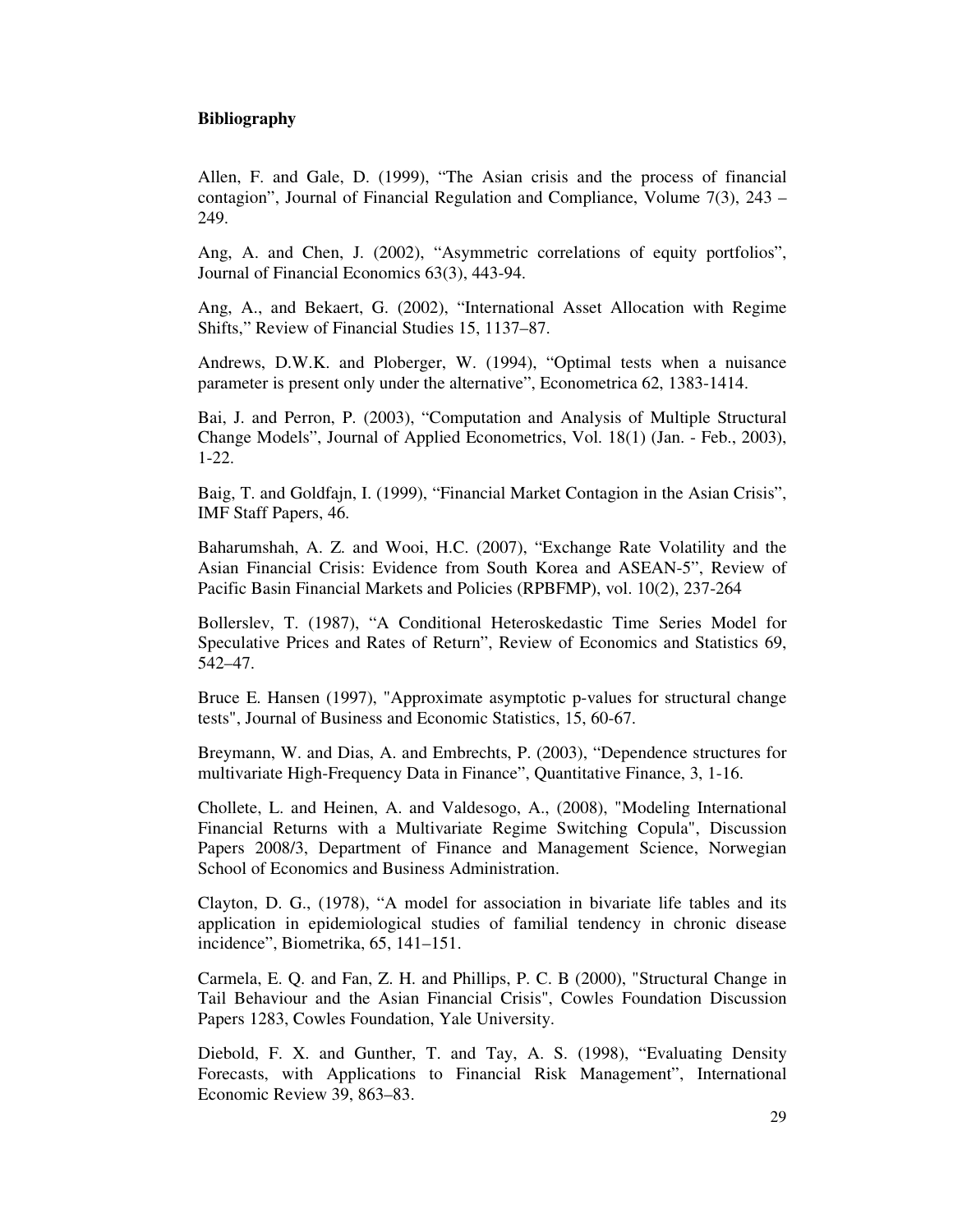Diebold, J. H, and Tay, A. S. (1999) "Multivariate Density Forecast Evaluation and Calibration in Financial Risk Management: High-Frequency Returns on Foreign Exchange", The Review of Economics and Statistics 81, 661–73.

Dooley, Michael, David Folkerts-Landau, and Peter Garber (2003), "An Essay on the

Revived Bretton Woods System," NBER Working Paper no. 9971 (September).

Erb, C. B. and Harvey, C. R. and Viskanta, T.E. (1994), "Forecasting International Correlation", Financial Analyst Journal, 50, 32-45.

Hansen, B. E. (1997) "Approximate asymptotic p-values for structural change tests," Journal of Business and Economic Statistics, 15, 60-67.

Hong, Y. and Tu, J. and Zhou, G. (2007), "Asymmetries in Stock Returns: Statistical Tests and Economic Evaluation", Review of Financial Studies, 20, 1547- 1581.

Joe, H. (1997), "Multivariate models and dependence concepts", Chapman and Hall/CRC, London; New York.

Khalid, A. M. and Rajaguru, G. (2007), "Financial Market Contagion: Evidence from the Asian Crisis using a Multivariate GARCH Approach" Working paper, Globalisation and Development Centre.

Lee, L. (1983), 'Generalized econometric models with selectivity'. Econometrica 51, 507–512.

Longin, F. and Solnik, B., (2001), "Extreme correlation of international equity markets", Journal of Finance 56(2), 649-76.

Nelsen, R. (1999), "An Introduction to Copulas, Lecture Notes in Statistics", Springer-Verlag New York, Inc., New York.

Okimoto, T. (2007), "New evidence of asymmetric dependence structures in international equity markets", Journal of Financial and Quantitative Analysis, forthcoming.

Patton, A. (2004), "On the out-of-sample importance of skewness and asymmetric dependence for asset allocation", Journal of Financial Econometrics 2(1), 130-168.

Patton, A. (2006), "Modelling asymmetric exchange rate dependence", International Economic Review 47(2), 527-556.

Radelet, S. and Sachs, J. (1998), "The East Asian Financial Crisis: Diagnosis, Remedies, Prospects", Brookings Papers on Economic Activity 1: 1-74.

Ribeiro, R. and Veronesi, P. (2002), "The Excess Comovement of Internatonal Stock Returns in Bad Times: A Rational Expectations Equilibrium Model", Working Paper, Graduate School of Business, University of Chicago.

Rodriguez, J. (2007), "Measuring financial contagion: A copula approach", Journal of Empirical Finance 14, 401-423.